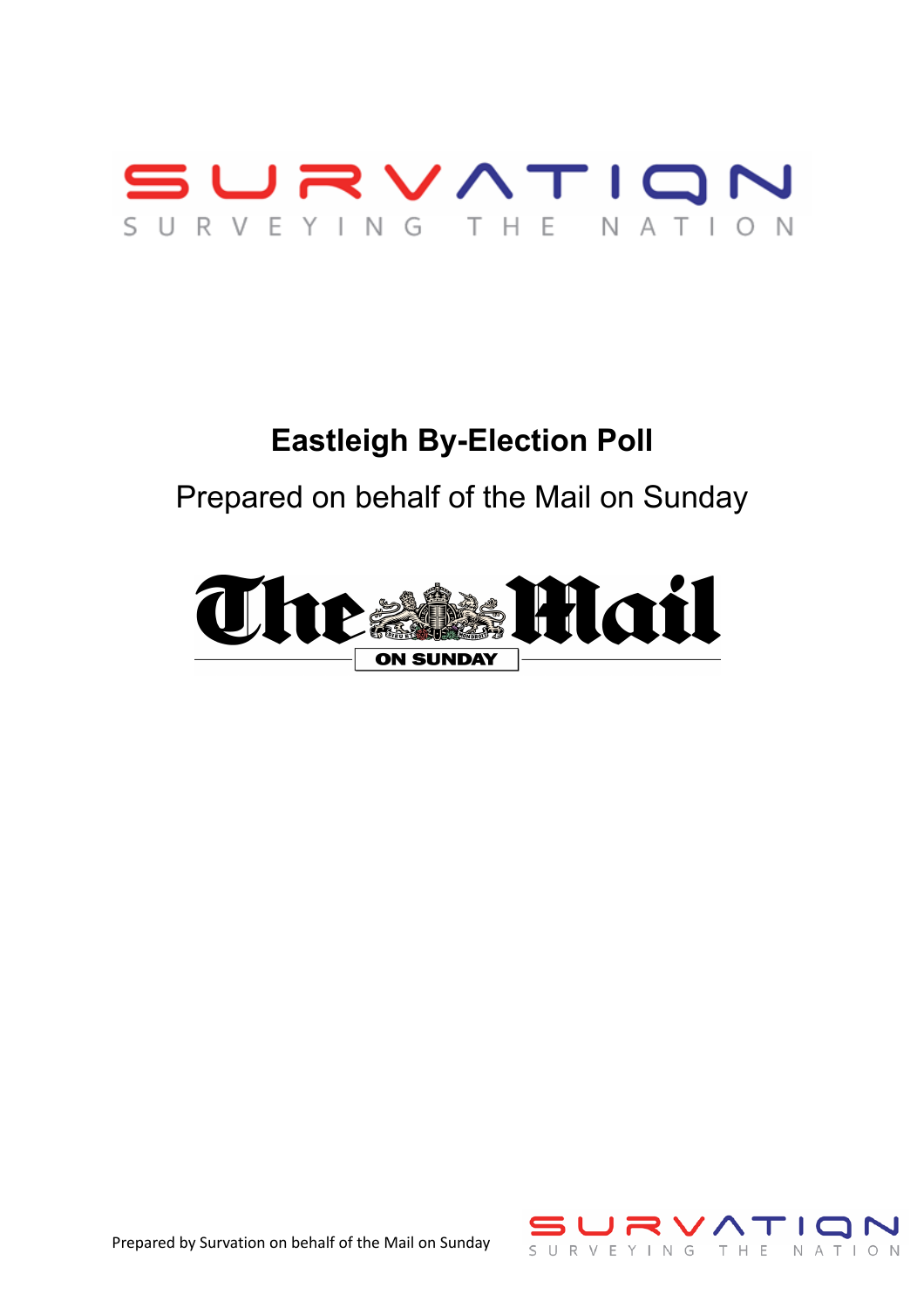#### **Methodology**

Fieldwork Dates: 18<sup>th</sup> - 22<sup>nd</sup> February 2013

**Data Collection Method:** The survey was conducted via telephone. A combination of random numbers seeded from the complete BT directory of households in the Eastleigh wards and, in addition, a smaller amount of targeted lifestyle data for specific age brackets were called.

**Population Sampled:** All adults aged 18+ in the Parliamentary constituency of Eastleigh (2010 borders)

**Sample Size:** 543 (Voting Intention based off 410)

**Data Weighting:** Data were weighted to the profile of all adults aged 18+. Data were weighted by gender, age, ward and past vote. Targets for the weighted data were derived from ONS data and the local results of the 2010 General Election.

**Margin of Error:** It should be remembered at all times that a sample of 543 residents aged 18+ were interviewed, and not the entire population. Consequently, all results are subject to margin of error, which mean that not all differences are statistically significant. For example, in a question where 50% (the worst case scenario as far as margin of error is concerned) gave a particular answer, with a sample of 543 we can be 95% certain that the 'true' value will fall within the range of **4 .2%** either side of that 50% figure from the sample. For 410 respondents (on which the final voting intention figures are based) the equivalent figure is  **4 .8%.**

Data were analysed and weighted by Survation and presented by Patrick Briône and Damian Lyons Lowe.

For further information please contact; Damian Lyons Lowe Chief Executive Survation Ltd 0203 142 7644 [damian.lyonslowe@survation.com](mailto:damian.lyonslowe@survation.com)

Survation are a member of The British Polling Council and abide by its rules: [http://www.britishpollingcouncil.org](http://www.britishpollingcouncil.org/)

Survation Ltd Registered in England & Wales Number 07143509



Prepared by Survation on behalf of the Mail on Sunday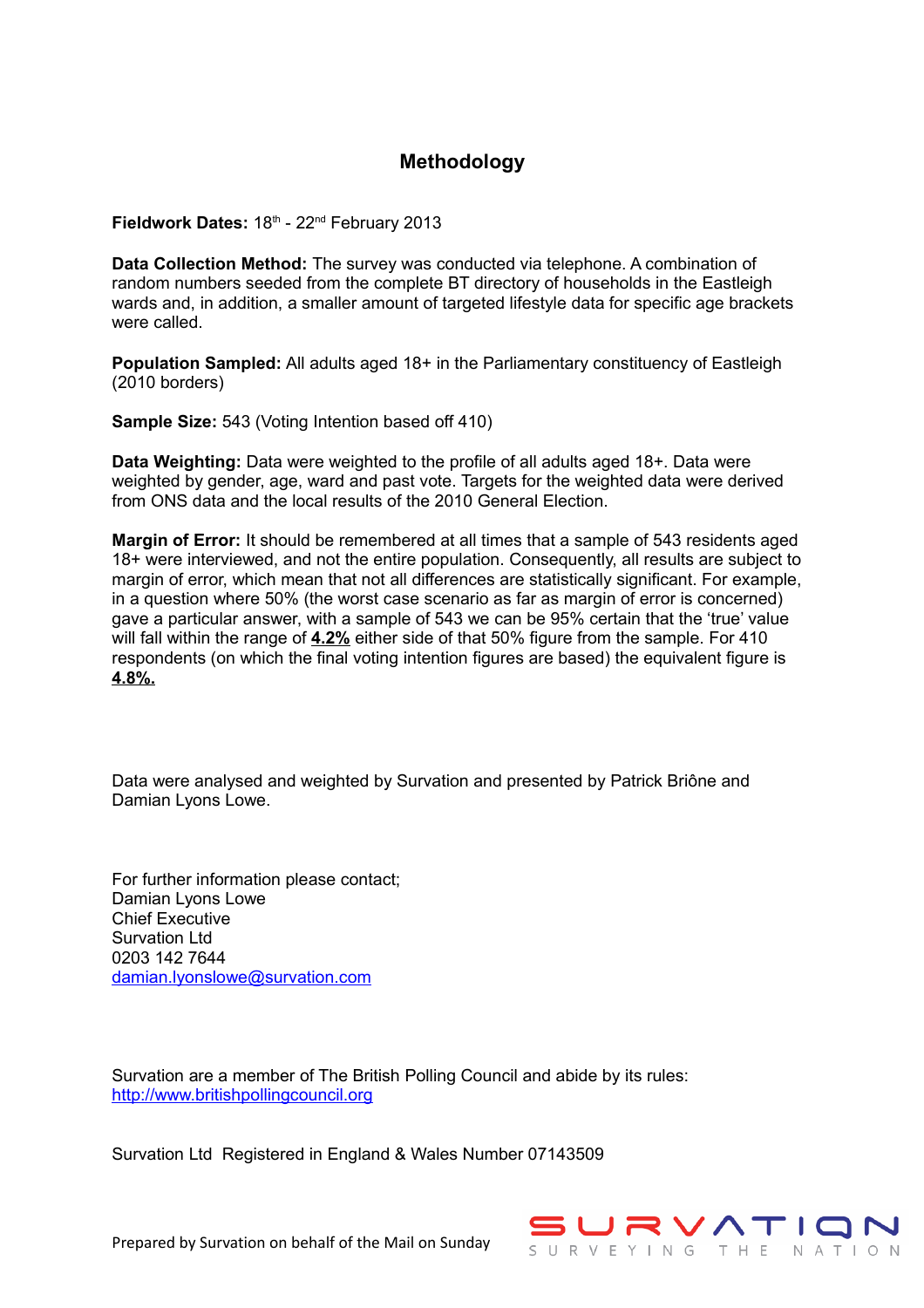23 Feb 2013

 **Q1. As you may be aware, there will be a by election in Eastleigh at the end of the month How likely will you be to vote in this election on a scale of 0 to 10?Base: All Respondents**

|                         |                        | Gender                 |                        |                        | Age                     |                        |                        | <b>2010 Vote</b>       |                        |                         |               |                        | <b>Voting Intention</b>    |                        |                         |                        |                        | Prime Motive (Q3)   |                        |
|-------------------------|------------------------|------------------------|------------------------|------------------------|-------------------------|------------------------|------------------------|------------------------|------------------------|-------------------------|---------------|------------------------|----------------------------|------------------------|-------------------------|------------------------|------------------------|---------------------|------------------------|
|                         | Total                  | Male                   | Female                 | 18-34                  | 35-54                   | $55+$                  | Conservative           | Labour                 | Liberal<br>Democrat    | Other                   | Conservative  | Labour                 | Liberal<br><b>Democrat</b> | <b>UKIP</b>            | Other                   | <b>Candidate</b>       | Party                  | <b>Party leader</b> | Tactical/<br>protest   |
| <b>Unweighted Total</b> | 543                    | 260                    | 283                    | 118                    | 170                     | 246                    | 111                    | 48                     | 188                    | 22                      | 95            | 53                     | 93                         | 85                     | 16                      | 53                     | 210                    | 12                  | 51                     |
| <b>Weighted Total</b>   | 543                    | 263                    | 280                    | 144                    | 201                     | 189                    | 145                    | 35                     | 172                    | 17                      | 114           | 46                     | 93                         | 76                     | 17                      | 57                     | 219                    | 9                   | 44                     |
| 10                      | 333<br>61.4%           | 168<br>63.8%           | 166<br>59.1%           | 56<br>39.0%            | 130<br>64.7%            | 141<br>74.8%           | 106<br>73.3%           | 25<br>71.1%            | 114<br>66.6%           | 13<br>76.0%             | 73<br>63.8%   | 30<br>65.9%            | 57<br>60.7%                | 58<br>76.1%            | 9<br>52.8%              | 34<br>58.9%            | 149<br>68.1%           | 5<br>52.1%          | 30<br>67.7%            |
| 9                       | 32<br>5.9%             | 10<br>3.9%             | 22<br>7.8%             | 11<br>7.9%             | 9<br>4.6%               | 11<br>6.0%             | 8<br>5.6%              | $\overline{c}$<br>6.2% | 15<br>8.6%             | $\sim$                  | 10<br>8.9%    | $\overline{4}$<br>9.7% | 5<br>5.5%                  | $\mathbf{1}$<br>1.4%   | 3<br>16.2%              | 8<br>14.5%             | 10<br>4.6%             |                     | $\overline{c}$<br>5.4% |
| 8                       | 37<br>6.9%             | 20<br>7.6%             | 17<br>6.2%             | 12<br>8.2%             | 15<br>7.5%              | 9<br>5.0%              | 5<br>3.6%              | 3<br>8.5%              | 15<br>8.8%             | $\sim$                  | 6<br>5.4%     | $\overline{2}$<br>3.9% | 13<br>13.4%                | 3<br>4.6%              | $\mathbf{1}$<br>4.4%    | $\overline{4}$<br>7.6% | 13<br>6.0%             | 3<br>36.9%          | 3<br>7.3%              |
| 7                       | 22<br>4.0%             | 13<br>5.1%             | 8<br>3.0%              | 5<br>3.7%              | 13<br>6.7%              | 3<br>1.7%              | $\overline{7}$<br>4.9% | $\sim$<br>$\sim$       | 5<br>2.9%              | 3.2%                    | 6<br>5.5%     | $\overline{1}$<br>1.8% | 5<br>5.3%                  | $\overline{1}$<br>0.7% | $\mathbf{1}$<br>6.3%    | $\mathbf{1}$<br>2.6%   | 11<br>5.0%             | $\sim$              |                        |
| 6                       | 17<br>3.1%             | 5<br>2.0%              | 11<br>4.0%             | $\overline{7}$<br>5.2% | 5<br>2.6%               | $\overline{4}$<br>2.1% | 4<br>3.0%              | $\sim$                 | $\overline{4}$<br>2.2% | 8.8%                    | 3<br>2.4%     | $\mathbf{1}$<br>1.7%   | 5<br>4.9%                  | $\overline{4}$<br>5.5% | $\mathbf{1}$<br>7.9%    | $\overline{4}$<br>6.3% | 6<br>2.5%              | $\sim$<br>$\sim$    | 3<br>7.1%              |
| 5                       | 34<br>6.3%             | 11<br>4.2%             | 23<br>8.3%             | 15<br>10.3%            | 12<br>6.0%              | 6<br>3.4%              | 4<br>3.0%              | $\overline{c}$<br>4.6% | 5<br>3.1%              | $\mathbf{2}$<br>12.1%   | 8<br>6.6%     | $\overline{2}$<br>3.3% | 3<br>3.2%                  | $\overline{4}$<br>5.8% | $\overline{2}$<br>12.3% | $\overline{4}$<br>6.2% | 12<br>5.5%             | $\sim$              | 1.9%                   |
| $\overline{4}$          | $\overline{7}$<br>1.4% | 3<br>1.2%              | $\overline{4}$<br>1.5% | 4<br>2.7%              | 3<br>1.7%               | $\sim$<br>$\sim$       | $\overline{2}$<br>1.6% | 2.7%                   | 0.5%                   | $\sim$                  | 3<br>2.7%     | $\mathbf{1}$<br>2.7%   | $\overline{c}$<br>2.1%     | $\sim$                 | $\sim$<br>$\sim$        | $\sim$<br>$\sim$       | 5<br>2.3%              | $\sim$              | 2.8%                   |
| 3                       | 9<br>1.6%              | 3<br>1.3%              | 6<br>2.0%              | $\overline{7}$<br>4.9% | $\overline{1}$<br>0.4%  | $\overline{1}$<br>0.5% | 3<br>1.8%              | $\sim$                 | 3<br>1.8%              | $\sim$                  | 3<br>2.2%     | $\mathbf{1}$<br>2.0%   | $\overline{c}$<br>2.3%     | $\overline{c}$<br>2.6% | $\sim$<br>$\sim$        | 1.4%                   | 6<br>2.7%              |                     | 2.1%                   |
| $\overline{c}$          | 8<br>1.4%              | $\overline{7}$<br>2.5% | $\mathbf{1}$<br>0.3%   | 3<br>1.9%              | $\overline{2}$<br>0.8%  | 3<br>1.7%              | $\overline{2}$<br>1.6% |                        | $\overline{2}$<br>0.9% |                         | 0.9%          | $\sim$                 | $\sim$<br>$\sim$           | $\mathbf{1}$<br>1.6%   | $\sim$                  | $\sim$                 | $\overline{c}$<br>1.0% |                     |                        |
|                         | $\overline{c}$<br>0.4% | $\sim$<br>$\sim$       | $\overline{2}$<br>0.8% | $\overline{2}$<br>1.1% | $\sim$                  | $\mathbf{1}$<br>0.3%   | $\sim$<br>$\sim$       | 2.3%                   | 0.3%                   | $\sim$                  | 0.6%          | $\mathbf{1}$<br>1.8%   | $\overline{1}$<br>0.6%     | $\sim$                 | $\sim$                  | $\overline{1}$<br>1.0% | $\overline{2}$<br>0.7% |                     |                        |
| $\mathbf{0}$            | 41<br>7.6%             | 22<br>8.4%             | 19<br>6.9%             | 22<br>15.1%            | 10 <sup>1</sup><br>4.9% | 8<br>4.4%              | $\overline{2}$<br>1.7% | $\mathbf{2}$<br>4.6%   | $\overline{7}$<br>4.3% | $\sim$                  | 1.0%          | $\mathbf{3}$<br>7.2%   | $\overline{2}$<br>2.0%     | $\overline{1}$<br>1.6% | $\sim$<br>$\sim$        | $\mathbf{1}$<br>1.4%   | 3<br>1.5%              | 11.0%               | $\overline{2}$<br>5.6% |
| Net: Top 3 Box          | 403<br>74.2%           | 198<br>75.2%           | 205<br>73.1%           | 79<br>55.1%            | 154<br>76.9%            | 162<br>85.8%           | 120<br>82.6%           | 30<br>85.8%            | 144<br>84.0%           | 13<br>76.0%             | 89<br>78.0%   | 37<br>79.5%            | 74<br>79.6%                | 62<br>82.1%            | 12<br>73.4%             | 46<br>81.0%            | 173<br>78.8%           | 8<br>89.0%          | 35<br>80.4%            |
| Net: Middle 5 Box       | 89<br>16.4%            | 36<br>13.9%            | 53<br>18.8%            | 38<br>26.7%            | 35<br>17.4%             | 15<br>7.8%             | 21<br>14.2%            | 3<br>7.3%              | 18<br>10.4%            | $\overline{4}$<br>24.0% | 22<br>19.4%   | 5<br>11.5%             | 17<br>17.8%                | 11<br>14.6%            | $\overline{4}$<br>26.6% | 9<br>16.6%             | 40<br>18.0%            | $\sim$              | 6<br>14.0%             |
| Net: Bottom 3 Box       | 51<br>9.4%             | 29<br>10.9%            | 23<br>8.0%             | 26<br>18.2%            | 12<br>5.7%              | 12<br>6.4%             | 5<br>3.3%              | $\overline{c}$<br>6.9% | 10<br>5.5%             | $\sim$<br>$\sim$        | 3<br>2.5%     | $\overline{4}$<br>9.0% | $\overline{2}$<br>2.6%     | $\overline{2}$<br>3.3% | $\sim$<br>$\sim$        | $\mathbf{1}$<br>2.4%   | $\overline{7}$<br>3.2% | 11.0%               | $\overline{2}$<br>5.6% |
| Sigma                   | 543<br>100.0%          | 263<br>100.0%          | 280<br>100.0%          | 144<br>100.0%          | 201<br>100.0%           | 189<br>100.0%          | 145<br>100.0%          | 35<br>100.0%           | 172<br>100.0%          | 17<br>100.0%            | 114<br>100.0% | 46<br>100.0%           | 93<br>100.0%               | 76<br>100.0%           | 17<br>100.0%            | 57<br>100.0%           | 219<br>100.0%          | 9<br>100.0%         | 44<br>100.0%           |

**Prepared by Survation on behalf of the Mail on Sunday**

**Table 1**

SURVEYING THE NATION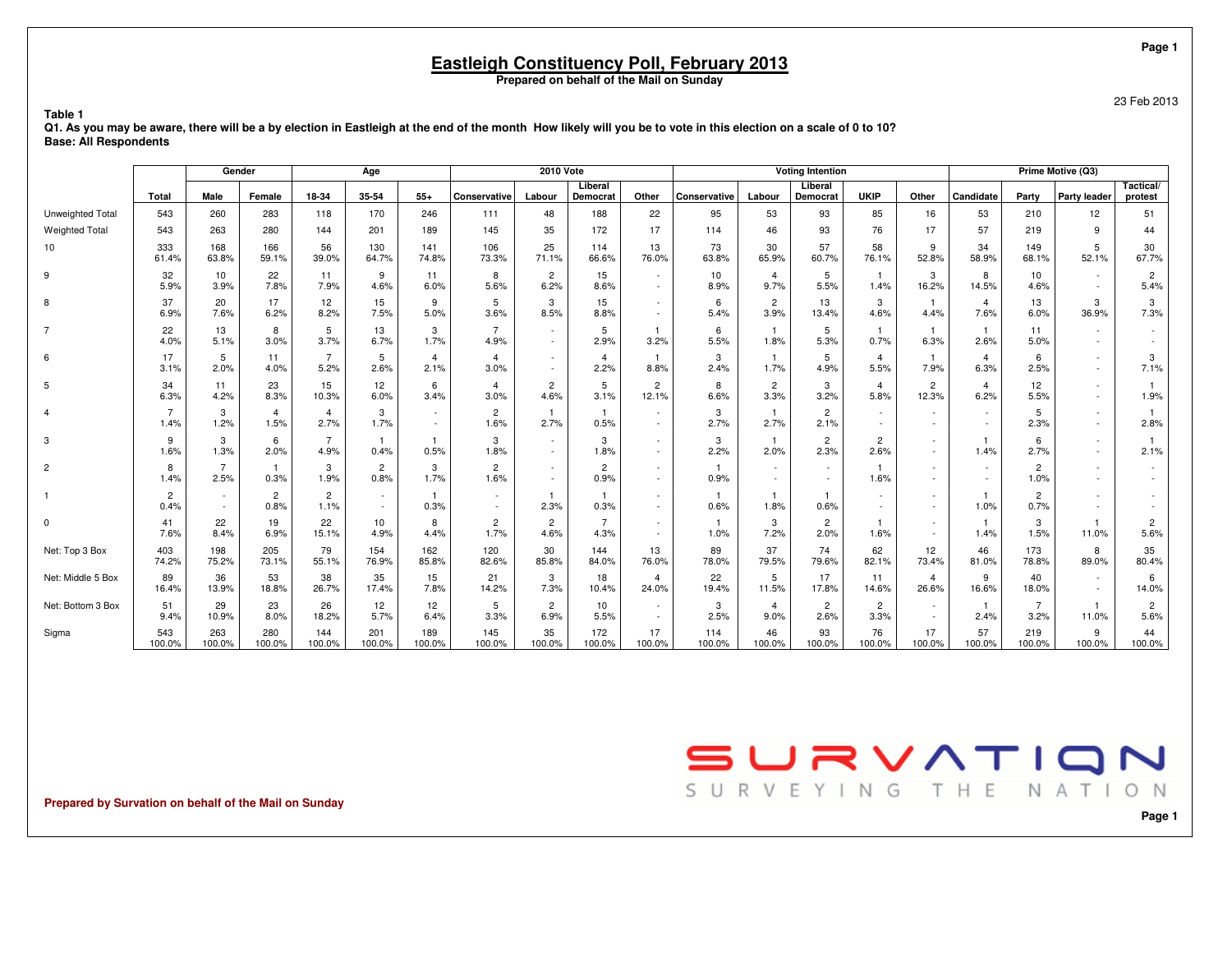23 Feb 2013

**Table 2 Q2. Which candidate do you think you are most likely to vote for in this by election?Voting Intention Table - UnweightedBase: All Respondents**

|                                                            |                        | Gender                 |                        |                        | Age                    |                        |                     | <b>2010 Vote</b>       |                        |                                    |                  |              | <b>Voting Intention</b>            |                                            |                                    |                        |               | Prime Motive (Q3)                  |                      |
|------------------------------------------------------------|------------------------|------------------------|------------------------|------------------------|------------------------|------------------------|---------------------|------------------------|------------------------|------------------------------------|------------------|--------------|------------------------------------|--------------------------------------------|------------------------------------|------------------------|---------------|------------------------------------|----------------------|
|                                                            | Total                  | Male                   | Female                 | 18-34                  | 35-54                  | $55+$                  | <b>Conservative</b> | Labour                 | Liberal<br>Democrat    | Other                              | Conservative     | Labour       | Liberal<br>Democrat                | <b>UKIP</b>                                | Other                              | Candidate              | Party         | <b>Party leader</b>                | Tactical/<br>protest |
| Unweighted Total                                           | 543                    | 260                    | 283                    | 118                    | 170                    | 246                    | 111                 | 48                     | 188                    | 22                                 | 95               | 53           | 93                                 | 85                                         | 16                                 | 53                     | 210           | 12                                 | 51                   |
| Maria Hutchings -<br>Conservative                          | 95<br>17.5%            | 43<br>16.5%            | 52<br>18.4%            | 22<br>18.6%            | 28<br>16.5%            | 45<br>18.3%            | 62<br>55.9%         | $\sim$                 | 17<br>9.0%             | 4.5%                               | 95<br>100.0%     | $\sim$       | $\overline{\phantom{a}}$<br>$\sim$ | $\sim$<br>$\sim$                           | $\overline{\phantom{a}}$           | 29<br>54.7%            | 53<br>25.2%   | $\overline{2}$<br>16.7%            | 11<br>21.6%          |
| John OFarrell - Labour                                     | 53<br>9.8%             | 25<br>9.6%             | 28<br>9.9%             | 13<br>11.0%            | 23<br>13.5%            | 17<br>6.9%             | $\sim$<br>$\sim$    | 26<br>54.2%            | 16<br>8.5%             | $\sim$<br>$\sim$                   | $\sim$<br>$\sim$ | 53<br>100.0% |                                    | $\sim$<br>$\sim$                           | $\sim$<br>$\sim$                   | $\overline{2}$<br>3.8% | 37<br>17.6%   | 3<br>25.0%                         | 11<br>21.6%          |
| Mike Thornton - Liberal<br>Democrat                        | 93<br>17.1%            | 46<br>17.7%            | 47<br>16.6%            | 26<br>22.0%            | 25<br>14.7%            | 42<br>17.1%            | 8<br>7.2%           | 5<br>10.4%             | 70<br>37.2%            | $\overline{\phantom{a}}$<br>$\sim$ | $\sim$<br>$\sim$ | ٠<br>٠       | 93<br>100.0%                       | <b>College</b><br>$\sim$                   | $\overline{\phantom{a}}$<br>$\sim$ | 19<br>35.8%            | 63<br>30.0%   | $\mathbf{1}$<br>8.3%               | 10<br>19.6%          |
| Diane James - UKIP                                         | 85<br>15.7%            | 48<br>18.5%            | 37<br>13.1%            | 13<br>11.0%            | 33<br>19.4%            | 39<br>15.9%            | 16<br>14.4%         | 5<br>10.4%             | 31<br>16.5%            | 16<br>72.7%                        |                  | ٠<br>۰       | $\sim$<br>$\sim$                   | 85<br>100.0%                               | $\sim$<br>$\overline{\phantom{a}}$ | 3<br>5.7%              | 57<br>27.1%   | 6<br>50.0%                         | 19<br>37.3%          |
| Another Party (Net)                                        | 16<br>2.9%             | 9<br>3.5%              | $\overline{7}$<br>2.5% | $\overline{2}$<br>1.7% | 5<br>2.9%              | 9<br>3.7%              | 3<br>2.7%           | -1<br>2.1%             | 6<br>3.2%              | 3<br>13.6%                         |                  | ٠            |                                    | $\sim$<br>$\sim$                           | 16<br>100.0%                       | $\sim$<br>$\sim$       |               | $\sim$<br>$\sim$                   |                      |
| Howling Laud Hope -<br>Monster Raving Loony                | $\mathbf{1}$<br>0.2%   | $\sim$<br>$\sim$       | $\mathbf{1}$<br>0.4%   | $\sim$<br>$\sim$       | $\sim$                 | 0.4%                   | $\sim$<br>$\sim$    | $\sim$                 | 0.5%                   | $\sim$<br>$\sim$                   |                  | ۰<br>٠       | $\sim$                             | $\sim$<br>$\sim$                           | 6.3%                               |                        | ٠             | $\sim$<br>$\sim$                   |                      |
| Independent - Danny<br>Stupple                             | $\overline{7}$<br>1.3% | 3<br>1.2%              | $\overline{4}$<br>1.4% | $\sim$<br>$\sim$       | $\overline{4}$<br>2.4% | 3<br>1.2%              | 3<br>2.7%           | 2.1%                   | $\overline{2}$<br>1.1% | 4.5%                               |                  |              |                                    | $\sim$<br>$\sim$                           | $\overline{7}$<br>43.8%            |                        |               |                                    |                      |
| Health Action - Iain<br>Maclennan                          | 0.2%                   | 0.4%                   | $\sim$<br>$\sim$       | $\sim$                 | $\sim$<br>$\sim$       | 0.4%                   | $\sim$<br>$\sim$    |                        | 0.5%                   | $\sim$<br>$\sim$                   | $\sim$<br>$\sim$ | ٠<br>٠       |                                    | $\sim$<br>$\sim$                           | 6.3%                               |                        | ٠<br>٠        | $\overline{\phantom{a}}$<br>$\sim$ |                      |
| Christian - Kevin<br>Milburn                               | $\overline{2}$<br>0.4% | 0.4%                   | 0.4%                   | $\sim$                 | $\sim$<br>$\sim$       | $\overline{2}$<br>0.8% | $\sim$<br>$\sim$    | $\sim$                 |                        | $\overline{\phantom{a}}$           | $\sim$           |              | $\sim$                             | $\sim$<br>$\sim$                           | $\overline{2}$<br>12.5%            | $\sim$                 |               | $\sim$                             |                      |
| Trade Unionist and<br>Socialist Coalition -<br>Daz Procter | $\mathbf{1}$<br>0.2%   | 0.4%                   | $\sim$                 | $\sim$                 | $\sim$<br>$\sim$       | 0.4%                   | $\sim$              | $\sim$                 | ٠                      | 4.5%                               | $\sim$           | $\sim$       | $\sim$                             | $\sim$<br>$\sim$                           | 6.3%                               | $\sim$                 |               | $\overline{\phantom{a}}$           |                      |
| Beer, Baccy and Crumpet<br>Party - Ray Hall                | 3<br>0.6%              | $\overline{2}$<br>0.8% | -1<br>0.4%             | $\overline{2}$<br>1.7% | $\sim$<br>$\sim$       | 0.4%                   | $\sim$              |                        | $\overline{2}$<br>1.1% | $\sim$<br>$\sim$                   | $\overline{a}$   | ۰            | $\sim$                             | $\overline{\phantom{a}}$<br>$\sim$         | 3<br>18.8%                         |                        |               | $\sim$                             |                      |
| Other                                                      | $\mathbf{1}$<br>0.2%   | 0.4%                   | $\sim$<br>$\sim$       | $\sim$<br>$\sim$       | 0.6%                   | $\sim$<br>$\sim$       | $\sim$              |                        | $\sim$                 | 4.5%                               |                  | ۰            | $\sim$                             | $\overline{\phantom{a}}$<br><b>Section</b> | 6.3%                               | $\sim$                 |               | $\overline{\phantom{a}}$           |                      |
| Dont know                                                  | 123<br>22.7%           | 56<br>21.5%            | 67<br>23.7%            | 37<br>31.4%            | 41<br>24.1%            | 42<br>17.1%            | 13<br>11.7%         | 9<br>18.8%             | 38<br>20.2%            | 4.5%                               |                  |              |                                    |                                            | $\overline{\phantom{a}}$           |                        |               | $\sim$                             |                      |
| Refuse                                                     | 78<br>14.4%            | 33<br>12.7%            | 45<br>15.9%            | 5<br>4.2%              | 15<br>8.8%             | 52<br>21.1%            | 9<br>8.1%           | $\overline{2}$<br>4.2% | 10<br>5.3%             | 4.5%                               |                  |              |                                    | $\overline{\phantom{a}}$                   |                                    |                        |               |                                    |                      |
| Sigma                                                      | 543<br>100.0%          | 260<br>100.0%          | 283<br>100.0%          | 118<br>100.0%          | 170<br>100.0%          | 246<br>100.0%          | 111<br>100.0%       | 48<br>100.0%           | 188<br>100.0%          | 22<br>100.0%                       | 95<br>100.0%     | 53<br>100.0% | 93<br>100.0%                       | 85<br>100.0%                               | 16<br>100.0%                       | 53<br>100.0%           | 210<br>100.0% | 12<br>100.0%                       | 51<br>100.0%         |

**Prepared by Survation on behalf of the Mail on Sunday**

SURVATION SURVEYING THE NATION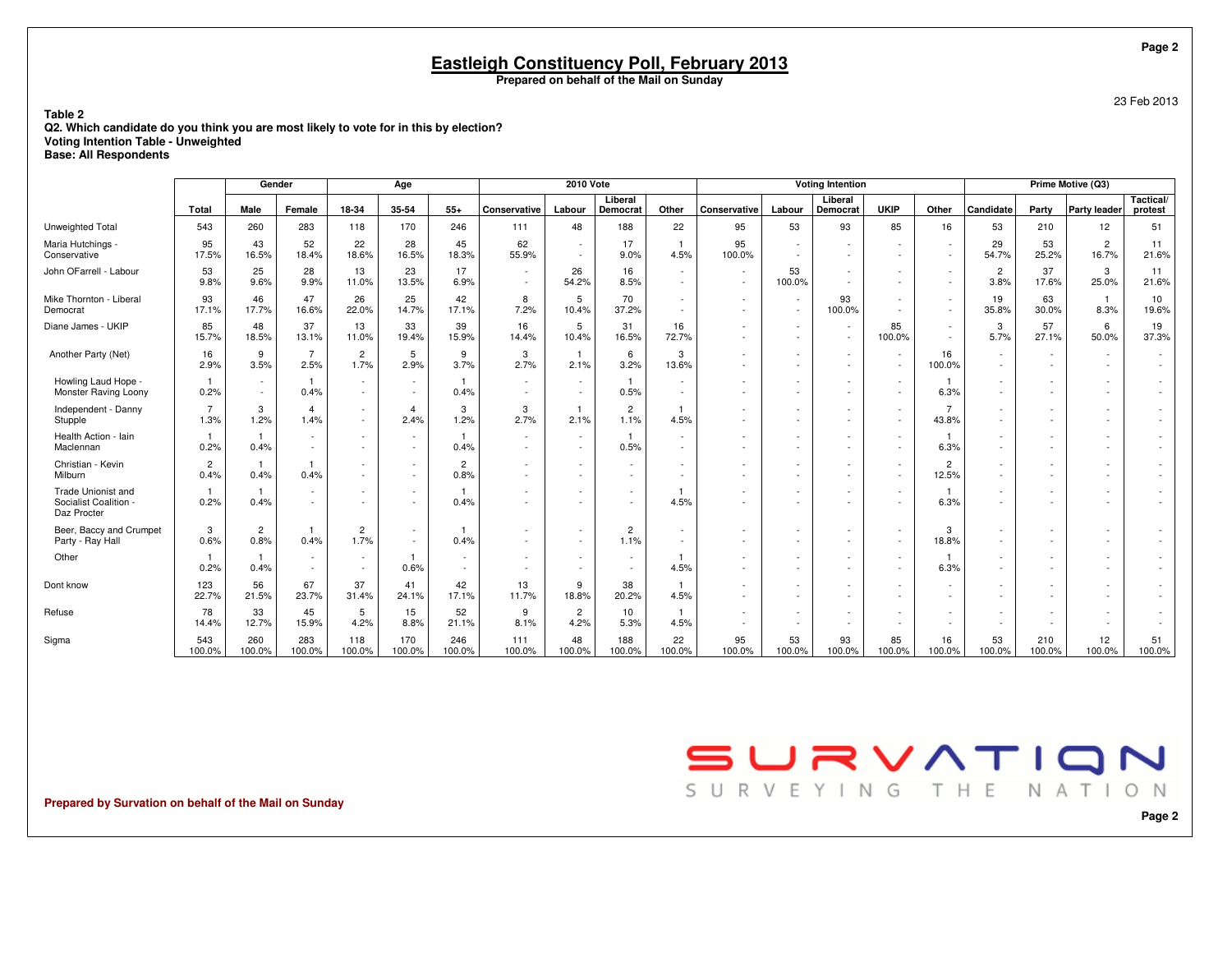23 Feb 2013

**Table 3 Q2. Which candidate do you think you are most likely to vote for in this by election?Voting Intention Table - Weighted**

**Base: All Respondents**

|                                                            |                                 | Gender                 |               |                        | Age                                |                         |                        | <b>2010 Vote</b>                   |                        |                                  |                               |                                    | <b>Voting Intention</b>            |                                    |                         |                        |                          | Prime Motive (Q3)                  |                      |
|------------------------------------------------------------|---------------------------------|------------------------|---------------|------------------------|------------------------------------|-------------------------|------------------------|------------------------------------|------------------------|----------------------------------|-------------------------------|------------------------------------|------------------------------------|------------------------------------|-------------------------|------------------------|--------------------------|------------------------------------|----------------------|
|                                                            | Total                           | Male                   | Female        | 18-34                  | 35-54                              | $55+$                   | Conservative           | Labour                             | Liberal<br>Democrat    | Other                            | Conservative                  | Labour                             | Liberal<br>Democrat                | <b>UKIP</b>                        | Other                   | Candidate              | Party                    | <b>Party leader</b>                | Tactical/<br>protest |
| Unweighted Total                                           | 543                             | 260                    | 283           | 118                    | 170                                | 246                     | 111                    | 48                                 | 188                    | 22                               | 95                            | 53                                 | 93                                 | 85                                 | 16                      | 53                     | 210                      | 12                                 | 51                   |
| <b>Weighted Total</b>                                      | 543                             | 263                    | 280           | 144                    | 201                                | 189                     | 145                    | 35                                 | 172                    | 17                               | 114                           | 46                                 | 93                                 | 76                                 | 17                      | 57                     | 219                      | 9                                  | 44                   |
| Maria Hutchings -<br>Conservative                          | 114<br>21.0%                    | 51<br>19.2%            | 63<br>22.6%   | 30<br>21.1%            | 42<br>21.0%                        | 41<br>21.8%             | 81<br>55.8%            | $\overline{\phantom{a}}$<br>$\sim$ | 15<br>8.5%             | $\overline{1}$<br>4.6%           | 114<br>100.0%                 | $\sim$<br>$\sim$                   |                                    | $\sim$<br>$\overline{\phantom{a}}$ | $\sim$<br>$\sim$        | 35<br>60.7%            | 68<br>31.0%              | $\overline{2}$<br>24.8%            | 9<br>20.9%           |
| John OFarrell - Labour                                     | 46<br>8.5%                      | 22<br>8.2%             | 24<br>8.7%    | 14<br>9.8%             | 22<br>11.0%                        | 10 <sup>1</sup><br>5.2% | $\sim$<br>$\sim$       | 19<br>54.2%                        | 16<br>9.4%             | $\sim$<br>$\sim$                 | $\sim$<br>$\sim$              | 46<br>100.0%                       |                                    | $\sim$<br>$\overline{\phantom{a}}$ | $\sim$<br>$\sim$        | $\mathbf{1}$<br>2.6%   | 32<br>14.6%              | $\overline{2}$<br>23.7%            | 10<br>23.7%          |
| Mike Thornton - Liberal<br>Democrat                        | 93<br>17.2%                     | 46<br>17.4%            | 48<br>17.0%   | 31<br>21.5%            | 31<br>15.5%                        | 31<br>16.6%             | 10<br>6.9%             | $\overline{4}$<br>10.6%            | 70<br>41.0%            | $\sim$<br>$\sim$                 | $\sim$<br>$\sim$              | $\sim$<br>$\sim$                   | 93<br>100.0%                       | $\sim$                             | $\sim$<br>$\sim$        | 19<br>33.7%            | 64<br>29.1%              | $\mathbf{1}$<br>9.1%               | 10<br>22.0%          |
| Diane James - UKIP                                         | 76<br>13.9%                     | 43<br>16.2%            | 33<br>11.7%   | 14<br>9.9%             | 35<br>17.4%                        | 26<br>13.9%             | 23<br>15.8%            | 3<br>9.1%                          | 23<br>13.4%            | 11<br>64.0%                      | $\sim$<br>$\sim$              | $\sim$                             | $\sim$<br>$\sim$                   | 76<br>100.0%                       | $\sim$<br>$\sim$        | $\overline{2}$<br>3.1% | 55<br>25.3%              | $\overline{\bf{4}}$<br>42.5%       | 15<br>33.5%          |
| Another Party (Net)                                        | 17<br>3.1%                      | 11<br>4.2%             | 5<br>2.0%     | $\overline{2}$<br>1.7% | 6<br>3.2%                          | 8<br>4.1%               | 4<br>2.8%              | $\mathbf{1}$<br>1.5%               | 5<br>3.1%              | $\overline{\mathbf{A}}$<br>24.9% | $\sim$<br>$\sim$              | $\overline{\phantom{a}}$<br>$\sim$ | $\overline{\phantom{a}}$<br>$\sim$ | $\overline{\phantom{a}}$<br>$\sim$ | 17<br>100.0%            | $\sim$<br>$\sim$       | $\sim$                   | $\overline{\phantom{a}}$<br>$\sim$ | $\sim$<br>$\sim$     |
| Howling Laud Hope -<br>Monster Raving Loony                | 0.1%                            | $\sim$<br>$\sim$       | 0.2%          | $\sim$<br>$\sim$       | $\overline{\phantom{a}}$<br>$\sim$ | 0.3%                    | $\sim$<br>$\sim$       | $\sim$<br>$\sim$                   | 0.3%                   | $\sim$<br>$\sim$                 | $\overline{\phantom{a}}$<br>٠ | $\overline{\phantom{a}}$<br>$\sim$ |                                    | $\overline{\phantom{a}}$<br>$\sim$ | 3.4%                    | $\sim$                 | $\sim$                   | $\overline{\phantom{a}}$<br>٠      |                      |
| Independent - Danny<br>Stupple                             | $\overline{7}$<br>1.3%          | 4<br>1.4%              | 3<br>1.1%     | $\sim$                 | $\overline{4}$<br>2.1%             | 3<br>1.4%               | $\overline{4}$<br>2.8% | 1.5%                               | $\overline{2}$<br>1.1% | $\overline{1}$<br>3.2%           | $\sim$<br>$\sim$              |                                    |                                    | $\sim$<br>$\sim$                   | $\overline{7}$<br>42.2% |                        |                          | ٠                                  |                      |
| Health Action - Iain<br>Maclennan                          | 0.1%                            | $\star$<br>0.1%        | $\sim$        | $\sim$<br>in 1919.     | $\sim$<br>$\sim$                   | $\star$<br>0.2%         | $\sim$                 | $\sim$<br>$\sim$                   | 0.2%                   | $\sim$<br>$\sim$                 | $\sim$<br>$\sim$              |                                    | $\sim$<br>$\sim$                   | $\sim$<br>$\sim$                   | $\star$<br>2.3%         |                        | $\sim$                   |                                    |                      |
| Christian - Kevin<br>Milburn                               | 0.3%                            | $\mathbf{1}$<br>0.3%   | 0.2%          |                        | $\overline{\phantom{a}}$<br>$\sim$ | $\mathbf{1}$<br>0.7%    |                        | $\sim$                             |                        | ٠                                | ٠                             |                                    |                                    | $\overline{\phantom{a}}$<br>$\sim$ | -1<br>8.3%              |                        |                          |                                    |                      |
| Trade Unionist and<br>Socialist Coalition -<br>Daz Procter | $\overline{2}$<br>0.3%          | $\overline{2}$<br>0.6% | $\sim$        |                        | $\overline{\phantom{a}}$<br>$\sim$ | $\overline{2}$<br>0.9%  |                        | $\sim$<br>$\overline{\phantom{a}}$ | $\sim$<br>$\sim$       | $\overline{2}$<br>9.7%           | ٠<br>٠                        | $\sim$                             | $\overline{\phantom{a}}$<br>$\sim$ | $\sim$                             | $\overline{2}$<br>9.9%  | $\sim$                 |                          |                                    |                      |
| Beer, Baccy and Crumpet<br>Party - Ray Hall                | $\overline{\mathbf{4}}$<br>0.7% | 3<br>1.0%              | 0.4%          | $\overline{2}$<br>1.7% | $\sim$<br>$\sim$                   | 0.6%                    | $\sim$<br>$\sim$       | $\sim$<br>$\sim$                   | 3<br>1.5%              | $\sim$<br>$\sim$                 | $\sim$<br>$\sim$              | $\overline{\phantom{a}}$<br>$\sim$ | $\overline{\phantom{a}}$           | $\sim$<br>$\sim$                   | 4<br>21.5%              | $\sim$<br>$\sim$       | $\overline{\phantom{a}}$ | $\overline{\phantom{a}}$           |                      |
| Other                                                      | $\overline{2}$<br>0.4%          | $\overline{2}$<br>0.8% | $\sim$        | $\sim$<br>$\sim$       | $\overline{2}$<br>1.0%             | $\sim$<br>$\sim$        |                        | $\overline{\phantom{a}}$<br>$\sim$ | $\sim$                 | $\overline{2}$<br>12.1%          | ٠<br>$\sim$                   |                                    |                                    | $\sim$<br>$\sim$                   | $\overline{2}$<br>12.3% |                        |                          |                                    |                      |
| Dont know                                                  | 124<br>22.8%                    | 59<br>22.5%            | 65<br>23.2%   | 45<br>31.0%            | 47<br>23.3%                        | 30<br>15.7%             | 17<br>11.5%            | $\overline{7}$<br>20.3%            | 34<br>19.5%            | $\mathbf{1}$<br>3.7%             | ٠<br>٠                        |                                    |                                    |                                    | $\overline{a}$          |                        |                          |                                    |                      |
| Refuse                                                     | 74<br>13.6%                     | 32<br>12.2%            | 42<br>14.8%   | $\overline{7}$<br>5.0% | 17<br>8.7%                         | 43<br>22.7%             | 10<br>7.1%             | 2<br>4.3%                          | 9<br>5.1%              | $\star$<br>2.8%                  | ٠                             |                                    |                                    |                                    |                         |                        |                          |                                    |                      |
| Sigma                                                      | 543<br>100.0%                   | 263<br>100.0%          | 280<br>100.0% | 144<br>100.0%          | 201<br>100.0%                      | 189<br>100.0%           | 145<br>100.0%          | 35<br>100.0%                       | 172<br>100.0%          | 17<br>100.0%                     | 114<br>100.0%                 | 46<br>100.0%                       | 93<br>100.0%                       | 76<br>100.0%                       | 17<br>100.0%            | 57<br>100.0%           | 219<br>100.0%            | 9<br>100.0%                        | 44<br>100.0%         |

#### SURVATION SURVEYING THE NATION

**Prepared by Survation on behalf of the Mail on Sunday**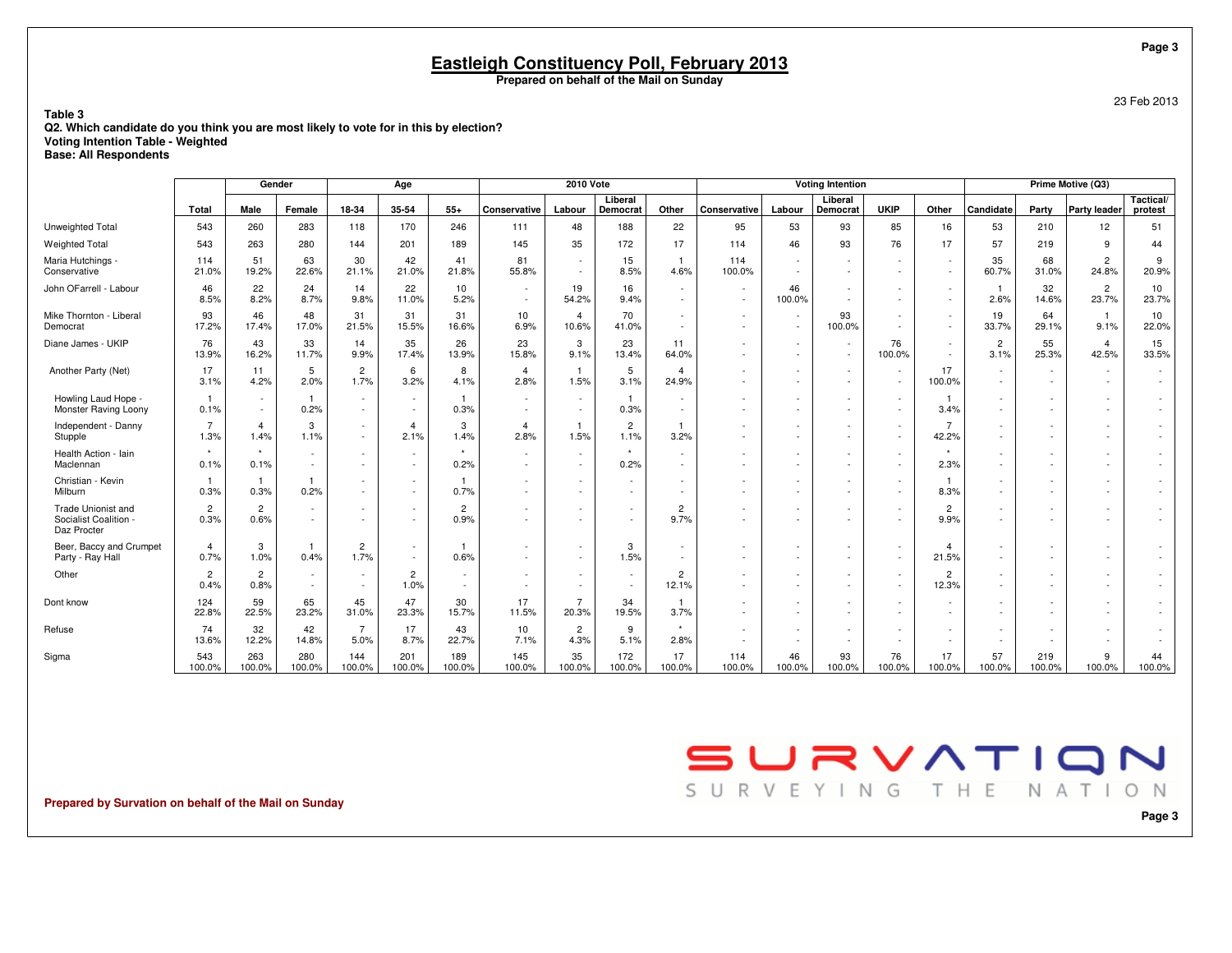23 Feb 2013

**Table 4 Q2. Which candidate do you think you are most likely to vote for in this by election?Voting Intention Table - Weighted by likelihood to voteBase: All Respondents (Would Vote)**

|                                                            |                        | Gender                 |                        |                                    | Age                                |                        |                                    | <b>2010 Vote</b>     |                                                      |                                    |                          |              | <b>Voting Intention</b> |                                                      |                               |                        |               | Prime Motive (Q3)       |                      |
|------------------------------------------------------------|------------------------|------------------------|------------------------|------------------------------------|------------------------------------|------------------------|------------------------------------|----------------------|------------------------------------------------------|------------------------------------|--------------------------|--------------|-------------------------|------------------------------------------------------|-------------------------------|------------------------|---------------|-------------------------|----------------------|
|                                                            | Total                  | Male                   | Female                 | 18-34                              | 35-54                              | $55+$                  | Conservative                       | Labour               | Liberal<br>Democrat                                  | Other                              | <b>Conservative</b>      | Labour       | Liberal<br>Democrat     | <b>UKIP</b>                                          | Other                         | Candidate              | Party         | <b>Party leader</b>     | Tactical/<br>protest |
| Unweighted Total                                           | 500                    | 238                    | 262                    | 99                                 | 159                                | 235                    | 109                                | 46                   | 180                                                  | 22                                 | 94                       | 49           | 91                      | 83                                                   | 16                            | 52                     | 206           | 11                      | 48                   |
| Weighted Total                                             | 500                    | 243                    | 257                    | 108                                | 193                                | 190                    | 147                                | 35                   | 169                                                  | 17                                 | 112                      | 43           | 91                      | 76                                                   | 16                            | 56                     | 216           | 8                       | 42                   |
| Maria Hutchings -<br>Conservative                          | 112<br>22.3%           | 51<br>21.2%            | 60<br>23.4%            | 26<br>24.4%                        | 42<br>21.7%                        | 43<br>22.7%            | 84<br>56.9%                        |                      | 13<br>7.8%                                           | 5.2%                               | 112<br>100.0%            | $\sim$<br>٠  |                         | $\sim$<br>$\sim$                                     | $\overline{\phantom{a}}$<br>٠ | 36<br>64.8%            | 64<br>29.6%   | $\overline{c}$<br>25.8% | 9<br>22.2%           |
| John OFarrell - Labour                                     | 43<br>8.7%             | 19<br>7.7%             | 25<br>9.6%             | 12<br>11.1%                        | 22<br>11.3%                        | 10<br>5.0%             | $\sim$<br>$\overline{\phantom{a}}$ | 20<br>57.6%          | 15<br>9.1%                                           | $\sim$<br>$\sim$                   | $\sim$<br>$\sim$         | 43<br>100.0% |                         | $\overline{\phantom{a}}$                             | $\sim$<br>$\sim$              | 2.4%                   | 32<br>14.9%   | $\mathbf{1}$<br>15.6%   | 9<br>20.4%           |
| Mike Thornton - Liberal<br>Democrat                        | 91<br>18.2%            | 46<br>19.0%            | 45<br>17.5%            | 27<br>24.8%                        | 32<br>16.6%                        | 32<br>16.8%            | 9<br>6.4%                          | 3<br>10.0%           | 71<br>41.9%                                          | $\sim$<br>$\sim$                   | $\sim$<br>$\sim$         | ٠            | 91<br>100.0%            | $\sim$                                               | $\sim$<br>$\sim$              | 16<br>29.3%            | 65<br>30.0%   | $\mathbf{1}$<br>8.9%    | 9<br>21.9%           |
| Diane James - UKIP                                         | 76<br>15.2%            | 43<br>17.9%            | 33<br>12.7%            | 12<br>11.5%                        | 36<br>18.6%                        | 27<br>14.4%            | 23<br>16.0%                        | 3<br>9.9%            | 24<br>13.9%                                          | 12<br>68.2%                        | $\sim$                   | ٠            | $\sim$                  | 76<br>100.0%                                         | $\sim$                        | $\overline{2}$<br>3.5% | 55<br>25.5%   | $\overline{4}$<br>49.7% | 15<br>35.5%          |
| Another Party (Net)                                        | 16<br>3.2%             | 10<br>4.3%             | 6<br>2.2%              | $\overline{2}$<br>2.3%             | 5<br>2.7%                          | 9<br>4.5%              | $\overline{4}$<br>2.6%             | $\mathbf{1}$<br>1.7% | 6<br>3.5%                                            | $\overline{4}$<br>21.1%            | $\overline{\phantom{a}}$ | ۰            |                         | $\sim$                                               | 16<br>100.0%                  | $\sim$<br>$\sim$       |               | $\sim$<br>$\sim$        |                      |
| Howling Laud Hope -<br>Monster Raving Loony                | 0.1%                   | $\sim$                 | 0.2%                   |                                    | $\sim$                             | $\mathbf{1}$<br>0.3%   |                                    | $\sim$               | 0.4%                                                 | $\overline{\phantom{a}}$<br>$\sim$ | $\overline{\phantom{0}}$ | ٠            |                         | $\sim$                                               | 4.0%                          |                        |               | $\sim$                  |                      |
| Independent - Danny<br>Stupple                             | $\overline{7}$<br>1.4% | 3<br>1.4%              | $\overline{4}$<br>1.4% | $\sim$                             | $\overline{4}$<br>2.1%             | 3<br>1.6%              | $\boldsymbol{4}$<br>2.6%           | $\mathbf{1}$<br>1.7% | $\overline{2}$<br>1.2%                               | 3.5%                               | $\sim$                   | ٠            |                         | $\sim$<br>$\sim$                                     | $\overline{7}$<br>43.3%       |                        |               |                         |                      |
| Health Action - Iain<br>Maclennan                          | $\star$<br>0.1%        | $\star$<br>0.2%        |                        |                                    | $\sim$<br>$\sim$                   | $\star$<br>0.2%        | $\overline{\phantom{a}}$           |                      | 0.3%                                                 | $\overline{\phantom{a}}$<br>$\sim$ |                          |              |                         | $\overline{\phantom{a}}$<br>$\overline{\phantom{a}}$ | $\ddot{\phantom{1}}$<br>2.7%  |                        |               |                         |                      |
| Christian - Kevin<br>Milburn                               | 0.3%                   | $\mathbf{1}$<br>0.3%   | 0.3%                   |                                    | $\sim$<br>$\sim$                   | 0.7%                   |                                    |                      |                                                      |                                    |                          |              |                         |                                                      | 8.6%                          |                        |               |                         |                      |
| Trade Unionist and<br>Socialist Coalition -<br>Daz Procter | $\overline{2}$<br>0.4% | $\overline{2}$<br>0.8% |                        |                                    | $\sim$<br>$\sim$                   | $\overline{2}$<br>1.0% |                                    |                      |                                                      | $\overline{c}$<br>10.8%            |                          |              |                         |                                                      | $\overline{2}$<br>11.5%       |                        |               |                         |                      |
| Beer, Baccy and Crumpet<br>Party - Ray Hall                | $\overline{4}$<br>0.7% | 3<br>1.2%              | 0.3%                   | $\overline{c}$<br>2.3%             | $\sim$<br>$\overline{\phantom{a}}$ | 0.6%                   |                                    | <b>Section</b>       | 3<br>1.7%                                            |                                    | $\sim$                   | ٠            |                         | $\sim$<br>$\sim$                                     | $\overline{4}$<br>22.7%       |                        |               |                         |                      |
| Other                                                      | 0.2%                   | $\mathbf{1}$<br>0.5%   | $\sim$                 | $\sim$<br>$\overline{\phantom{a}}$ | $\overline{1}$<br>0.6%             | $\sim$<br>$\sim$       |                                    |                      | $\overline{\phantom{a}}$<br>$\overline{\phantom{a}}$ | 6.7%                               |                          |              |                         | $\sim$<br>$\overline{\phantom{a}}$                   | $\mathbf{1}$<br>7.2%          |                        |               |                         |                      |
| Dont know                                                  | 97<br>19.4%            | 42<br>17.3%            | 55<br>21.3%            | 26<br>24.1%                        | 42<br>21.6%                        | 27<br>14.0%            | 17<br>11.4%                        | 6<br>17.6%           | 30<br>17.9%                                          | $\star$<br>2.5%                    |                          |              |                         |                                                      | $\sim$                        |                        |               |                         |                      |
| Refuse                                                     | 65<br>12.9%            | 31<br>12.6%            | 34<br>13.3%            | $\overline{c}$<br>1.9%             | 15<br>7.5%                         | 43<br>22.5%            | 10<br>6.6%                         | $\mathbf{1}$<br>3.3% | 10<br>5.8%                                           | 3.1%                               |                          |              |                         |                                                      |                               |                        |               |                         |                      |
| Sigma                                                      | 500<br>100.0%          | 243<br>100.0%          | 257<br>100.0%          | 108<br>100.0%                      | 193<br>100.0%                      | 190<br>100.0%          | 147<br>100.0%                      | 35<br>100.0%         | 169<br>100.0%                                        | 17<br>100.0%                       | 112<br>100.0%            | 43<br>100.0% | 91<br>100.0%            | 76<br>100.0%                                         | 16<br>100.0%                  | 56<br>100.0%           | 216<br>100.0% | 8<br>100.0%             | 42<br>100.0%         |

**Prepared by Survation on behalf of the Mail on Sunday**

SURVEYING THE NATION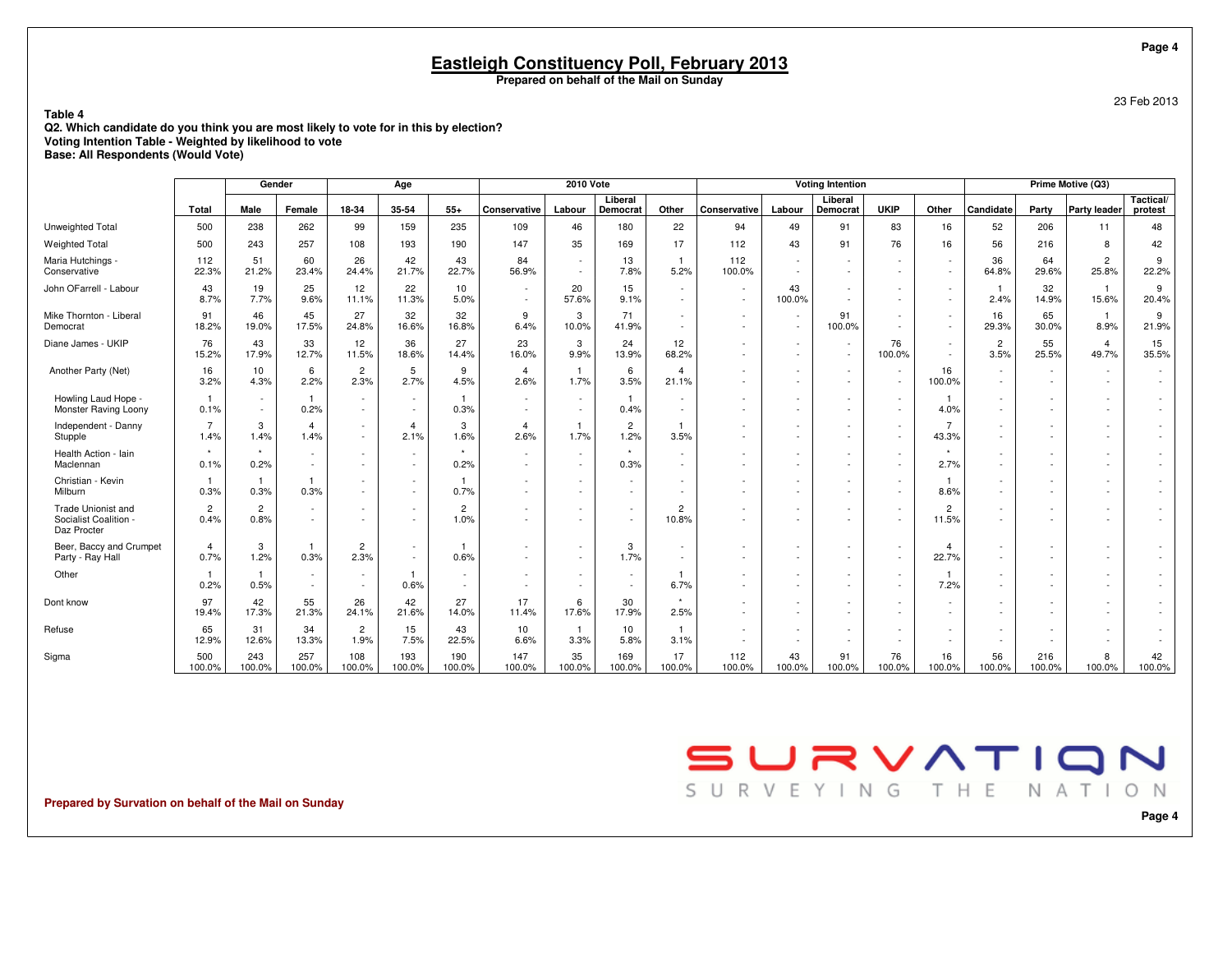23 Feb 2013

**Table 5**

 **Q2. Which candidate do you think you are most likely to vote for in this by election?Voting Intention Table - Weighted by likelihood to vote (Exclding DK/Refused)Base: All Respondents (Would Vote) (Exclding DK/Refused)**

|                                     |             |             | Gender      |                      | Age         |                       |              | <b>2010 Vote</b>                   |                     |                                    |                                                      |                  | <b>Voting Intention</b> |                                                      |                                    |            |             | Prime Motive (Q3)   |                      |
|-------------------------------------|-------------|-------------|-------------|----------------------|-------------|-----------------------|--------------|------------------------------------|---------------------|------------------------------------|------------------------------------------------------|------------------|-------------------------|------------------------------------------------------|------------------------------------|------------|-------------|---------------------|----------------------|
|                                     | Total       | Male        | Female      | 18-34                | 35-54       | $55+$                 | Conservative | Labour                             | Liberal<br>Democrat | Other                              | Conservative                                         | Labour           | Liberal<br>Democrat     | <b>UKIP</b>                                          | Other                              | Candidate  | Party       | <b>Party leader</b> | Tactical/<br>protest |
| Unweighted Total                    | 333         | 166         | 167         | 72                   | 112         | 149                   | 88           | 37                                 | 135                 | 20                                 | 94                                                   | 49               | 91                      | 83                                                   | 16                                 | 52         | 206         | 11                  | 48                   |
| <b>Weighted Total</b>               | 338         | 170         | 168         | 80                   | 137         | 121                   | 120          | 28                                 | 129                 | 16                                 | 112                                                  | 43               | 91                      | 76                                                   | 16                                 | 56         | 216         | 8                   | 42                   |
| Maria Hutchings -<br>Conservative   | 112<br>33%  | 51<br>30%   | 60<br>36%   | 26<br>33%            | 42<br>31%   | 43<br>36%             | 84<br>69%    | $\sim$<br>$\overline{\phantom{a}}$ | 13<br>10%           | 5%                                 | 112<br>100%                                          | $\sim$<br>$\sim$ |                         | $\sim$<br>$\overline{\phantom{0}}$                   | $\sim$<br>$\sim$                   | 36<br>65%  | 64<br>30%   | $\mathbf{2}$<br>26% | 9<br>22%             |
| John OFarrell - Labour              | 43<br>13%   | 19<br>11%   | 25<br>15%   | 12<br>15%            | 22<br>16%   | 10 <sup>1</sup><br>8% | $\sim$       | 20<br>73%                          | 15<br>12%           | $\sim$<br>$\sim$                   | $\overline{\phantom{a}}$<br>$\overline{\phantom{a}}$ | 43<br>100%       | $\sim$                  | $\overline{\phantom{0}}$                             |                                    | 2%         | 32<br>15%   | 16%                 | 9<br>20%             |
| Mike Thornton - Liberal<br>Democrat | 91<br>27%   | 46<br>27%   | 45<br>27%   | 27<br>34%            | 32<br>23%   | 32<br>27%             | 9<br>8%      | 3<br>13%                           | 71<br>55%           | $\sim$<br>$\overline{\phantom{a}}$ | $\sim$                                               | $\sim$           | 91<br>100%              | $\overline{\phantom{0}}$<br>$\overline{\phantom{a}}$ | $\sim$<br>$\sim$                   | 16<br>29%  | 65<br>30%   | 9%                  | 9<br>22%             |
| Diane James - UKIP                  | 76<br>22%   | 43<br>26%   | 33<br>19%   | 12<br>16%            | 36<br>26%   | 27<br>23%             | 23<br>20%    | 3<br>12%                           | 24<br>18%           | 12<br>72%                          | $\overline{\phantom{a}}$<br>$\overline{\phantom{a}}$ | $\sim$           | $\sim$<br>$\sim$        | 76<br>100%                                           | $\sim$<br>$\overline{\phantom{a}}$ | 4%         | 55<br>25%   | 50%                 | 15<br>36%            |
| <b>Another Party</b>                | 16<br>5%    | 10<br>6%    | 3%          | $\overline{2}$<br>3% | ь<br>4%     | 9<br>7%               | 3%           | 2%                                 | 6<br>5%             | 22%                                | $\sim$                                               |                  |                         | $\sim$                                               | 16<br>100%                         |            | $\sim$      | $\sim$              |                      |
| Sigma                               | 338<br>100% | 170<br>100% | 168<br>100% | 80<br>100%           | 137<br>100% | 121<br>100%           | 120<br>100%  | 28<br>100%                         | 129<br>100%         | 16<br>100%                         | 112<br>100%                                          | 43<br>100%       | 91<br>100%              | 76<br>100%                                           | 16<br>100%                         | 56<br>100% | 216<br>100% | 8<br>100%           | 42<br>100%           |

**Prepared by Survation on behalf of the Mail on Sunday**

SURVATION SURVEYING THE NATION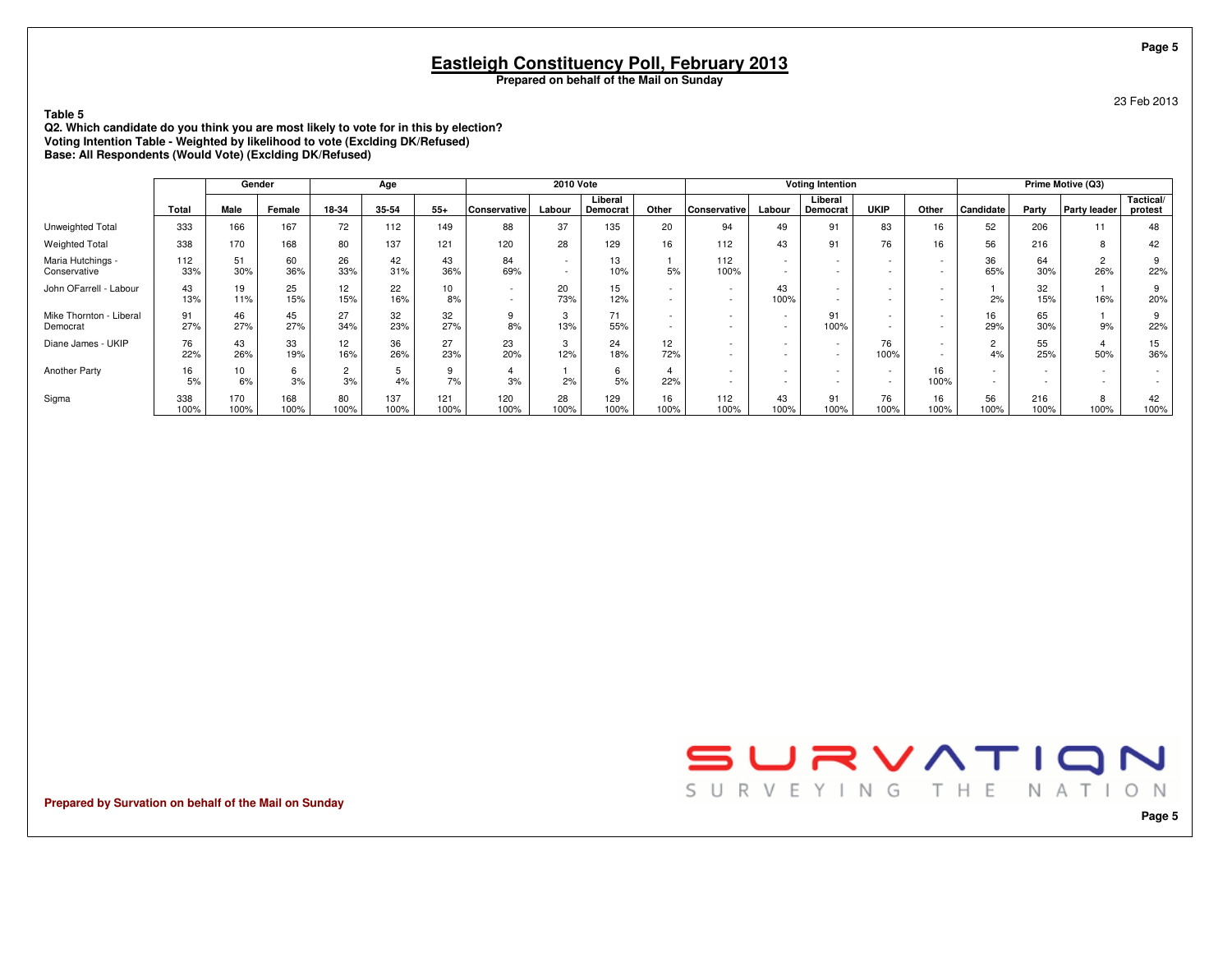**Eastleigh Constituency Poll, February 2013**

**Prepared on behalf of the Mail on Sunday**

23 Feb 2013

**Table 6**

**Q2. Which candidate do you think you are most likely to vote for in this by election?**

 **Voting Intention Table - weighted by likelihood to vote and with "refused" and "don't know" responses removed and replaced with a 0.3 factor of their 2010 voteBase: All Respondents (Would Vote) (Exclding DK/Refused)**

|                                     |             |             | Gender      |            | Age         |             |                                    | <b>2010 Vote</b>      |                     |                                                      |                                                      |                          | <b>Voting Intention</b>                              |                                                      |                                    |            |                          | Prime Motive (Q3)     |                      |
|-------------------------------------|-------------|-------------|-------------|------------|-------------|-------------|------------------------------------|-----------------------|---------------------|------------------------------------------------------|------------------------------------------------------|--------------------------|------------------------------------------------------|------------------------------------------------------|------------------------------------|------------|--------------------------|-----------------------|----------------------|
|                                     | Total       | Male        | Female      | 18-34      | 35-54       | $55+$       | Conservative                       | Labour                | Liberal<br>Democrat | Other                                                | Conservative                                         | Labour                   | Liberal<br>Democrat                                  | <b>UKIP</b>                                          | Other                              | Candidate  | Party                    | <b>Party leader</b>   | Tactical/<br>protest |
| Unweighted Total                    | 410         | 196         | 214         | 78         | 141         | 191         | 109                                | 46                    | 180                 | 22                                                   | 94                                                   | 49                       | 91                                                   | 83                                                   | 16                                 | 52         | 206                      | 11                    | 48                   |
| <b>Weighted Total</b>               | 402         | 198         | 203         | 92         | 164         | 145         | 143                                | 33                    | 158                 | 18                                                   | 124                                                  | 48                       | 101                                                  | 84                                                   | 18                                 | 62         | 239                      | 9                     | 47                   |
| Maria Hutchings -<br>Conservative   | 133<br>33%  | 61<br>31%   | 72<br>35%   | 31<br>33%  | 50<br>30%   | 52<br>36%   | 102<br>71%                         | $\sim$<br>$\sim$      | 15<br>9%            | 5%                                                   | 124<br>100%                                          | $\sim$<br>$\sim$         | $\sim$<br>$\sim$                                     | $\overline{\phantom{a}}$<br>$\sim$                   | $\sim$<br>$\sim$                   | 40<br>65%  | 71<br>30%                | $\overline{2}$<br>26% | 10<br>22%            |
| John OFarrell - Labour              | 51<br>13%   | 21<br>11%   | 30<br>15%   | 14<br>15%  | 26<br>16%   | 11<br>8%    | $\sim$<br>$\overline{\phantom{a}}$ | 25<br>75%             | 17<br>11%           | $\overline{\phantom{a}}$<br>$\overline{\phantom{a}}$ | $\overline{\phantom{0}}$<br>$\overline{\phantom{a}}$ | 48<br>100%               | $\overline{\phantom{a}}$<br>$\overline{\phantom{a}}$ | $\sim$<br>$\overline{\phantom{0}}$                   | $\sim$<br>$\overline{\phantom{0}}$ | 2%         | 36<br>15%                | 16%                   | 10<br>20%            |
| Mike Thornton - Liberal<br>Democrat | 115<br>29%  | 56<br>28%   | 59<br>29%   | 31<br>34%  | 43<br>26%   | 41<br>28%   | 10<br>7%                           | 4<br>12%              | 93<br>59%           | $\sim$<br>$\sim$                                     | $\overline{\phantom{0}}$<br>$\overline{\phantom{a}}$ | $\sim$<br>$\sim$         | 101<br>100%                                          | $\overline{\phantom{a}}$<br>$\overline{\phantom{a}}$ | $\sim$<br>$\sim$                   | 18<br>29%  | 72<br>30%                | 9%                    | 10<br>22%            |
| Diane James - UKIP                  | 84<br>21%   | 48<br>24%   | 36<br>18%   | 14<br>15%  | 40<br>24%   | 31<br>21%   | 26<br>18%                          | $\overline{4}$<br>11% | 26<br>17%           | 13<br>73%                                            | $\overline{\phantom{a}}$<br>$\sim$                   | $\overline{\phantom{a}}$ | $\sim$<br>$\sim$                                     | 84<br>100%                                           | $\overline{a}$<br>$\sim$           | 2<br>4%    | 61<br>25%                | 4<br>50%              | 17<br>36%            |
| Another Party                       | 18<br>4%    | 12<br>6%    | 3%          | 3<br>3%    | 6<br>4%     | 9<br>6%     | 3%                                 | 2%                    | $\rightarrow$<br>4% | 4<br>22%                                             | $\overline{\phantom{a}}$<br>$\sim$                   | $\sim$                   | $\sim$                                               | $\sim$<br>$\overline{\phantom{a}}$                   | 18<br>100%                         |            | $\overline{\phantom{a}}$ | $\sim$                | $\sim$<br>$\sim$     |
| Sigma                               | 402<br>100% | 198<br>100% | 203<br>100% | 92<br>100% | 164<br>100% | 145<br>100% | 143<br>100%                        | 33<br>100%            | 158<br>100%         | 18<br>100%                                           | 124<br>100%                                          | 48<br>100%               | 101<br>100%                                          | 84<br>100%                                           | 18<br>100%                         | 62<br>100% | 239<br>100%              | 9<br>100%             | 47<br>100%           |

**Prepared by Survation on behalf of the Mail on Sunday**

SURVATION SURVEYING THE NATION

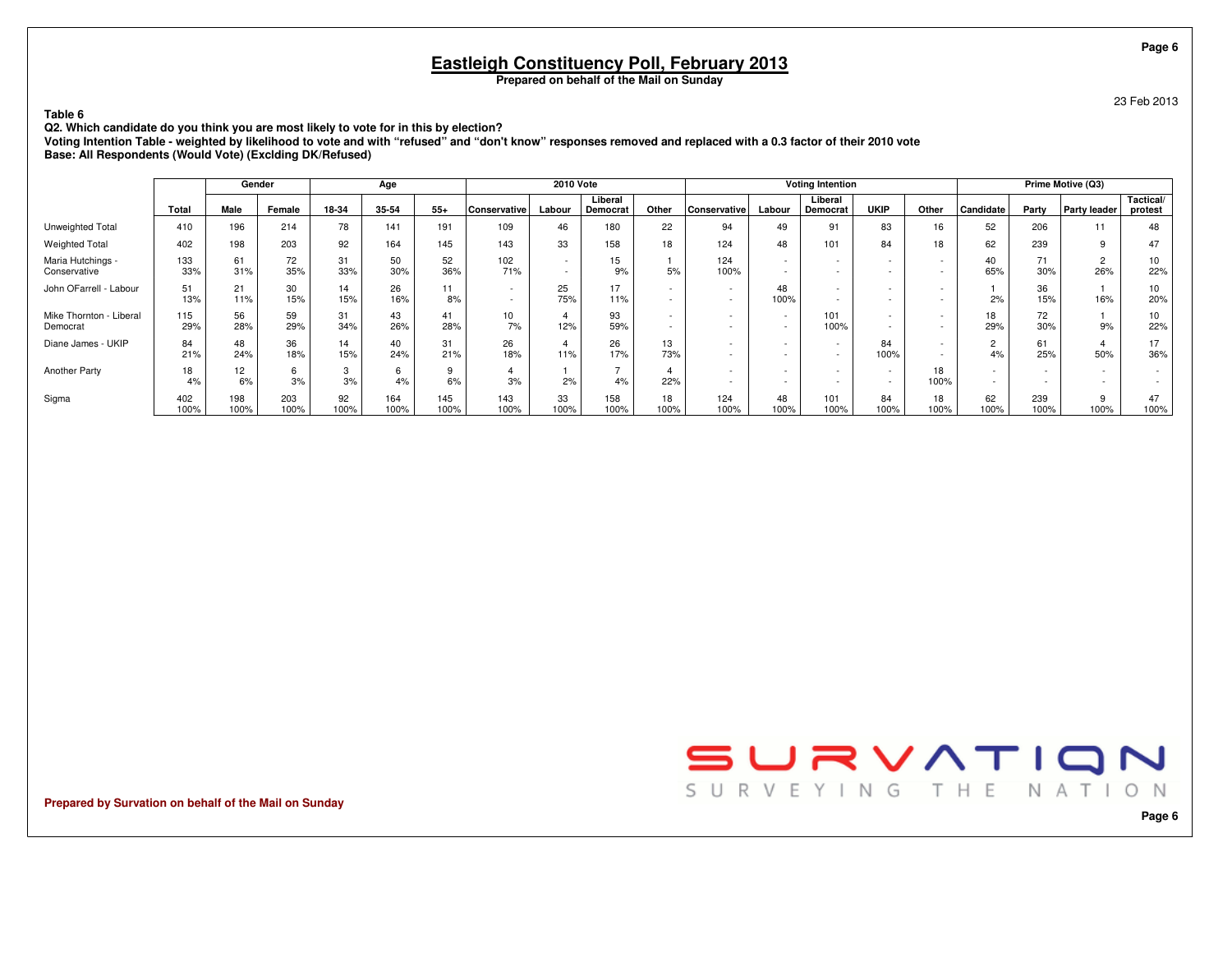23 Feb 2013

#### **Table 7 Q3. What is it that MOST attracts you to that choice?Base: All Answered**

|                                                                    |               |               | Gender                 |              | Age                    |               |               | <b>2010 Vote</b> |                     |                                                      |                |                  | <b>Voting Intention</b>    |                        |                          |                                    |                                    | Prime Motive (Q3)                                    |                      |
|--------------------------------------------------------------------|---------------|---------------|------------------------|--------------|------------------------|---------------|---------------|------------------|---------------------|------------------------------------------------------|----------------|------------------|----------------------------|------------------------|--------------------------|------------------------------------|------------------------------------|------------------------------------------------------|----------------------|
|                                                                    | Total         | Male          | Female                 | 18-34        | 35-54                  | $55+$         | Conservative  | Labour           | Liberal<br>Democrat | Other                                                | Conservative   | Labour           | Liberal<br><b>Democrat</b> | <b>UKIP</b>            | Other                    | Candidate                          | Party                              | <b>Party leader</b>                                  | Tactical/<br>protest |
| Unweighted Total                                                   | 326           | 162           | 164                    | 74           | 109                    | 143           | 86            | 36               | 134                 | 17                                                   | 95             | 53               | 93                         | 85                     |                          | 53                                 | 210                                | 12                                                   | 51                   |
| <b>Weighted Total</b>                                              | 329           | 161           | 168                    | 90           | 130                    | 109           | 114           | 26               | 124                 | 12 <sup>2</sup>                                      | 114            | 46               | 93                         | 76                     |                          | 57                                 | 219                                | 9                                                    | 44                   |
| CANDIDATE?<br>Is it the                                            | 57<br>17.3%   | 24<br>15.0%   | 33<br>19.6%            | 19<br>20.7%  | 19<br>14.2%            | 20<br>18.2%   | 27<br>23.5%   | 3.7%             | 19<br>15.2%         | $\overline{\phantom{a}}$<br>$\overline{\phantom{a}}$ | 35<br>30.3%    | 3.2%             | 19<br>20.5%                | $\overline{c}$<br>2.3% | ٠                        | 57<br>100.0%                       | $\sim$                             | $\overline{\phantom{a}}$                             |                      |
| The party as a whole                                               | 219<br>66.7%  | 107<br>66.4%  | 113<br>67.0%           | 60<br>66.7%  | 90<br>68.9%            | 70<br>64.1%   | 80<br>70.3%   | 21<br>79.4%      | 75<br>60.6%         | 10<br>84.3%                                          | 68<br>59.8%    | 32<br>69.7%      | 64<br>68.4%                | 55<br>73.4%            | $\overline{\phantom{a}}$ | $\sim$                             | 219<br>100.0%                      | $\overline{\phantom{a}}$                             |                      |
| The party leader<br>[Cameron/Clegg/Miliband/<br>Farage]            | 9<br>2.7%     | 4.0%          | $\overline{2}$<br>1.4% | 3.8%         | $\overline{2}$<br>1.6% | 3<br>3.0%     | 0.5%          | 5.2%             | 1.6%                | 8.9%                                                 | $\sim$<br>1.9% | $\Omega$<br>4.6% | 0.9%                       | 5.0%                   | $\sim$<br>٠              | $\sim$<br>$\overline{\phantom{a}}$ | $\sim$<br>$\overline{\phantom{a}}$ | 100.0%                                               |                      |
| Or are you voting<br>tactically (to stop<br>another candidate or p | 44<br>13.3%   | 23<br>14.6%   | 20<br>12.0%            | ਲ<br>8.8%    | 20<br>15.2%            | 16<br>14.7%   | 5.7%          | 3<br>11.7%       | 28<br>22.6%         | 6.7%                                                 | 9<br>8.0%      | 10<br>22.5%      | 10 <sup>10</sup><br>10.3%  | 15<br>19.3%            | $\overline{\phantom{a}}$ | $\overline{\phantom{a}}$           | $\overline{\phantom{a}}$           | $\overline{\phantom{a}}$<br>$\overline{\phantom{a}}$ | 44<br>100.0%         |
| Sigma                                                              | 329<br>100.0% | 161<br>100.0% | 168<br>100.0%          | 90<br>100.0% | 130<br>100.0%          | 109<br>100.0% | 114<br>100.0% | 26<br>100.0%     | 124<br>100.0%       | 12 <sup>2</sup><br>100.0%                            | 114<br>100.0%  | 46<br>100.0%     | 93<br>00.0%                | 76<br>100.0%           |                          | 57<br>100.0%                       | 219<br>100.0%                      | 9<br>100.0%                                          | 44<br>100.0%         |

**Prepared by Survation on behalf of the Mail on Sunday**

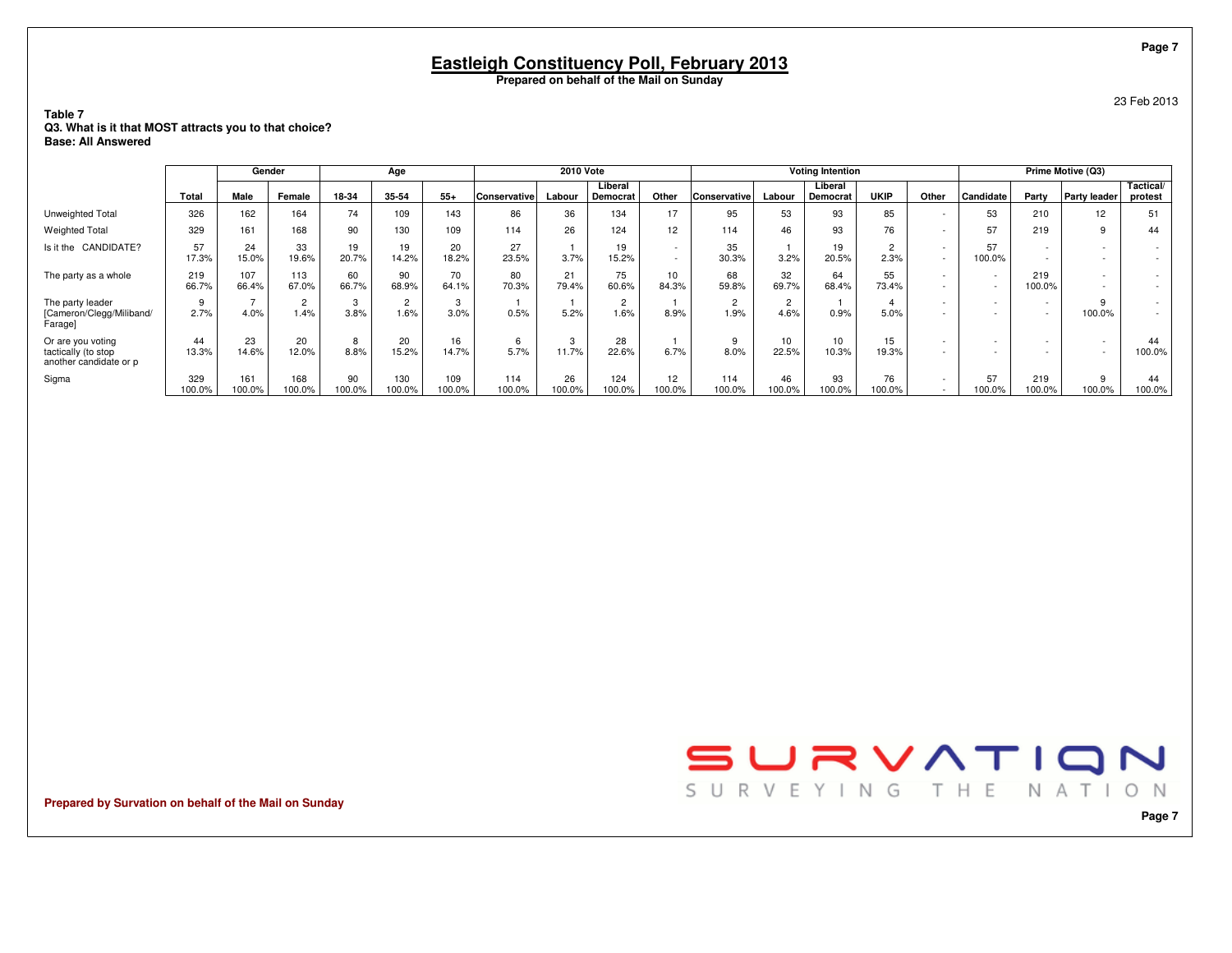23 Feb 2013

**Table 8 Q4. Can you remember if you voted in the 2010 General Election and if so which party you voted for?Base: All Respondents**

|                       |               | Gender                  |                  |                        | Age                    |                        |                                                      | <b>2010 Vote</b>                   |                                    |                                    |                                    |                  | <b>Voting Intention</b> |                        |                         |                  |                         | Prime Motive (Q3)                                    |                      |
|-----------------------|---------------|-------------------------|------------------|------------------------|------------------------|------------------------|------------------------------------------------------|------------------------------------|------------------------------------|------------------------------------|------------------------------------|------------------|-------------------------|------------------------|-------------------------|------------------|-------------------------|------------------------------------------------------|----------------------|
|                       | Total         | Male                    | Female           | 18-34                  | 35-54                  | $55+$                  | Conservative                                         | Labour                             | Liberal<br>Democrat                | Other                              | Conservative                       | Labour           | Liberal<br>Democrat     | <b>UKIP</b>            | Other                   | Candidate        | Party                   | Party leader                                         | Tactical/<br>protest |
| Unweighted Total      | 543           | 260                     | 283              | 118                    | 170                    | 246                    | 111                                                  | 48                                 | 188                                | 22                                 | 95                                 | 53               | 93                      | 85                     | 16                      | 53               | 210                     | 12                                                   | 51                   |
| <b>Weighted Total</b> | 543           | 263                     | 280              | 144                    | 201                    | 189                    | 145                                                  | 35                                 | 172                                | 17                                 | 114                                | 46               | 93                      | 76                     | 17                      | 57               | 219                     | 9                                                    | 44                   |
| Conservative          | 145<br>26.7%  | 74<br>28.2%             | 71<br>25.3%      | 24<br>16.4%            | 66<br>32.8%            | 55<br>29.3%            | 145<br>100.0%                                        | $\sim$<br>$\sim$                   | $\sim$<br>$\sim$                   | $\sim$                             | 81<br>71.1%                        | $\sim$<br>$\sim$ | 10<br>10.7%             | 23<br>30.4%            | 4<br>24.8%              | 27<br>47.0%      | 80<br>36.5%             | 6.3%                                                 | 6<br>14.8%           |
| Labour                | 35<br>6.5%    | 10 <sup>1</sup><br>3.9% | 25<br>9.0%       | 8<br>5.6%              | 16<br>7.9%             | 11<br>6.1%             | $\sim$<br>$\sim$                                     | 35<br>100.0%                       | $\sim$<br>$\sim$                   | $\sim$<br>$\sim$                   | $\overline{\phantom{a}}$<br>$\sim$ | 19<br>41.8%      | 4<br>4.0%               | 3<br>4.3%              | 3.1%                    | 1.7%             | 21<br>9.5%              | 15.3%                                                | 3<br>7.0%            |
| Liberal Democrat      | 172<br>31.6%  | 82<br>31.3%             | 89<br>31.9%      | 41<br>28.3%            | 68<br>34.1%            | 62<br>33.0%            | $\overline{\phantom{a}}$<br>$\sim$                   | $\overline{\phantom{a}}$<br>$\sim$ | 172<br>100.0%                      | $\overline{\phantom{a}}$<br>$\sim$ | 15<br>12.8%                        | 16<br>35.0%      | 70<br>75.3%             | 23<br>30.4%            | 5<br>31.9%              | 19<br>33.1%      | 75<br>34.3%             | $\overline{2}$<br>22.9%                              | 28<br>64.2%          |
| <b>UKIP</b>           | 13<br>2.4%    | 8<br>3.0%               | 5<br>1.9%        | $\overline{c}$<br>1.4% | 6<br>3.1%              | 5<br>2.7%              | $\overline{\phantom{a}}$<br>$\sim$                   | $\sim$<br>$\sim$                   | $\sim$<br>$\sim$                   | 13<br>78.3%                        | 0.7%                               | $\sim$<br>$\sim$ | $\sim$<br>$\sim$        | 11<br>14.4%            | 3.2%                    | $\sim$<br>$\sim$ | 10 <sup>1</sup><br>4.5% | 11.8%                                                | 1.8%                 |
| Other                 | 0.7%          | 4<br>1.4%               | $\sim$<br>$\sim$ | $\sim$<br>in 1919.     | $\overline{2}$<br>1.0% | $\overline{2}$<br>0.9% | $\overline{\phantom{a}}$<br>$\overline{\phantom{a}}$ | $\sim$                             | $\overline{\phantom{a}}$<br>$\sim$ | 4<br>21.7%                         | $\sim$<br>$\sim$                   | $\sim$           | $\sim$<br>$\sim$        | $\sim$<br>$\sim$       | 4<br>22.2%              | $\sim$<br>$\sim$ |                         | $\overline{\phantom{a}}$<br>$\overline{\phantom{a}}$ |                      |
| Did not vote          | 86<br>15.8%   | 43<br>16.4%             | 43<br>15.3%      | 54<br>37.3%            | 19<br>9.6%             | 11<br>6.1%             | $\overline{\phantom{a}}$<br>$\sim$                   | $\sim$                             | $\sim$<br>$\overline{\phantom{a}}$ | $\overline{\phantom{a}}$           | 12<br>10.2%                        | 15.5%            | 7.2%                    | 11<br>15.1%            | $\overline{2}$<br>10.7% | 6<br>10.2%       | 24<br>10.7%             | 3<br>37.0%                                           | 9.6%                 |
| Cant remember         | 37<br>6.8%    | 18<br>7.0%              | 19<br>6.7%       | 13<br>8.9%             | 11<br>5.3%             | 12<br>6.2%             | $\overline{\phantom{a}}$<br>$\overline{\phantom{a}}$ |                                    | $\sim$<br>$\sim$                   | <b>.</b><br>$\sim$                 | 3<br>2.8%                          | 4<br>7.6%        | 3<br>2.7%               | $\overline{2}$<br>2.2% | $\sim$<br>$\sim$        | 3<br>5.8%        | 6<br>2.7%               | 6.7%                                                 | 2.6%                 |
| Refuse                | 51<br>9.4%    | 23<br>8.8%              | 28<br>9.9%       | 3<br>2.1%              | 12<br>6.1%             | 30<br>15.8%            | $\sim$<br>$\sim$                                     | $\sim$<br>$\sim$                   | $\sim$<br>$\sim$                   | $\overline{\phantom{a}}$<br>$\sim$ | 3<br>2.4%                          | $\sim$<br>$\sim$ | $\sim$<br>$\sim$        | 2<br>3.3%              | 3.9%                    | 2.0%             | 1.8%                    | $\overline{\phantom{a}}$                             |                      |
| Sigma                 | 543<br>100.0% | 263<br>100.0%           | 280<br>00.0%     | 144<br>100.0%          | 201<br>00.0%           | 189<br>100.0%          | 145<br>100.0%                                        | 35<br>100.0%                       | 172<br>100.0%                      | 17<br>100.0%                       | 114<br>100.0%                      | 46<br>100.0%     | 93<br>100.0%            | 76<br>100.0%           | 17<br>100.0%            | 57<br>100.0%     | 219<br>100.0%           | 9<br>100.0%                                          | 44<br>100.0%         |

**Prepared by Survation on behalf of the Mail on Sunday**

SURVATION SURVEYING THE NATION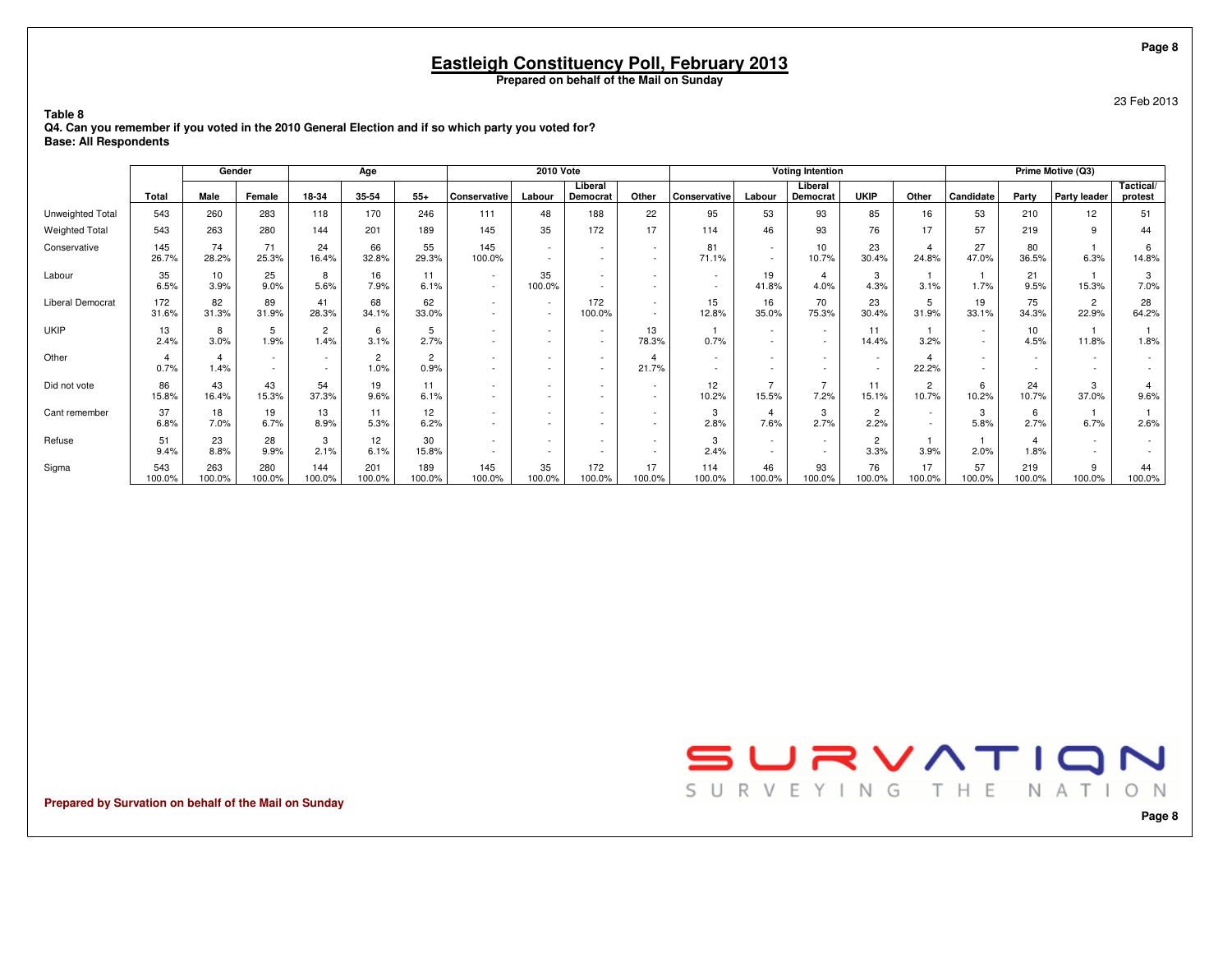23 Feb 2013

**Table 9 Q5. Can I ask which of the following age brackets you fall into?Base: All Respondents**

|                       |               | Gender        |               |                                    | Age                                |                  |               | <b>2010 Vote</b>         |                            |                          |               |                                    | <b>Voting Intention</b> |                                    |                          |                           |                          | Prime Motive (Q3)       |                      |
|-----------------------|---------------|---------------|---------------|------------------------------------|------------------------------------|------------------|---------------|--------------------------|----------------------------|--------------------------|---------------|------------------------------------|-------------------------|------------------------------------|--------------------------|---------------------------|--------------------------|-------------------------|----------------------|
|                       | Total         | Male          | Female        | 18-34                              | 35-54                              | $55+$            | Conservative  | Labour                   | Liberal<br><b>Democrat</b> | Other                    | Conservative  | Labour                             | Liberal<br>Democrat     | <b>UKIP</b>                        | Other                    | Candidate                 | Party                    | Party leader            | Tactical/<br>protest |
| Unweighted Total      | 543           | 260           | 283           | 118                                | 170                                | 246              | 111           | 48                       | 188                        | 22                       | 95            | 53                                 | 93                      | 85                                 | 16                       | 53                        | 210                      | 12 <sup>2</sup>         | 51                   |
| <b>Weighted Total</b> | 543           | 263           | 280           | 144                                | 201                                | 189              | 145           | 35                       | 172                        | 17                       | 114           | 46                                 | 93                      | 76                                 | 17                       | 57                        | 219                      | 9                       | 44                   |
| 18-24                 | 56<br>10.4%   | 32<br>12.2%   | 24<br>8.6%    | 56<br>39.2%                        | $\sim$<br>$\sim$                   | $\sim$<br>$\sim$ | 9<br>6.3%     | 3<br>7.1%                | 12<br>7.2%                 | 6.1%                     | 15<br>13.5%   | 9<br>18.8%                         | 8<br>8.5%               | $\overline{z}$<br>9.7%             | 6.3%                     | 13<br>22.4%               | 20<br>9.0%               | $\overline{2}$<br>27.9% | 9.9%                 |
| 25-34                 | 88<br>16.1%   | 43<br>16.4%   | 44<br>15.9%   | 88<br>60.8%                        | $\sim$<br>$\sim$                   | $\sim$<br>$\sim$ | 14<br>10.0%   | 6<br>15.8%               | 28<br>16.5%                | 5.8%                     | 15<br>13.2%   | 5<br>11.8%                         | 23<br>24.7%             | $\rightarrow$<br>9.2%              | 8.7%                     | 6<br>10.2%                | 40<br>18.3%              | 11.0%                   | 8.1%                 |
| 35-44                 | 100<br>18.4%  | 47<br>17.7%   | 53<br>19.1%   | $\sim$<br>$\sim$                   | 100<br>49.7%                       | $\sim$<br>$\sim$ | 35<br>24.3%   | 6<br>17.3%               | 34<br>19.7%                | $\overline{2}$<br>13.4%  | 24<br>21.0%   | 9<br>20.5%                         | 18<br>18.8%             | 17<br>23.0%                        | $\sim$<br>$\sim$         | 9<br>15.8%                | 52<br>23.5%              | $\sim$                  | 8<br>17.4%           |
| 45-54                 | 101<br>18.6%  | 51<br>19.5%   | 50<br>17.8%   | $\sim$<br>$\sim$                   | 101<br>50.3%                       | $\sim$<br>$\sim$ | 31<br>21.2%   | 10<br>27.5%              | 35<br>20.2%                | 6<br>35.4%               | 18<br>16.1%   | 13<br>27.6%                        | 14<br>14.5%             | 18<br>23.2%                        | 6<br>38.3%               | 10 <sup>10</sup><br>16.8% | 38<br>17.4%              | $\overline{c}$<br>24.2% | 12<br>27.9%          |
| 55-64                 | 83<br>15.2%   | 35<br>13.5%   | 47<br>16.8%   | $\sim$<br>$\sim$                   | $\sim$<br>$\sim$                   | 83<br>43.7%      | 22<br>15.2%   | 6<br>18.1%               | 27<br>15.5%                | $\overline{2}$<br>11.9%  | 19<br>16.5%   | 6<br>12.5%                         | 12<br>13.0%             | 9<br>11.7%                         | 3<br>16.8%               | 9<br>15.3%                | 27<br>12.2%              | 12.7%                   | 9<br>20.0%           |
| 65-74                 | 56<br>10.4%   | 29<br>11.0%   | 27<br>9.8%    | $\sim$<br>$\sim$                   | $\sim$<br>$\sim$                   | 56<br>29.8%      | 20<br>13.6%   | 3.8%                     | 20<br>11.5%                | 8.2%                     | 16<br>13.9%   | 2.8%                               | 9<br>10.0%              | 12<br>15.5%                        | 5.8%                     | 10<br>17.0%               | 21<br>9.4%               | $\overline{2}$<br>17.8% | 6<br>14.3%           |
| $75+$                 | 50<br>9.2%    | 22<br>8.4%    | 28<br>10.0%   | $\overline{\phantom{a}}$<br>$\sim$ | $\sim$<br>$\sim$                   | 50<br>26.5%      | 14<br>9.4%    | 10.4%                    | 16<br>9.4%                 | 3<br>19.3%               | 5.9%          | 3<br>6.0%                          | 10<br>10.6%             | 6<br>7.7%                          | 24.1%                    | 2.5%                      | 22<br>10.1%              | 6.5%                    | 2.4%                 |
| Refuse                | 9<br>1.7%     | 3<br>1.3%     | 6<br>2.0%     | $\sim$<br>$\sim$                   | $\sim$<br>$\overline{\phantom{a}}$ | $\sim$<br>$\sim$ | $\sim$        | $\overline{\phantom{a}}$ | $\sim$                     | $\overline{\phantom{a}}$ |               | $\overline{\phantom{a}}$<br>$\sim$ | $\sim$<br>$\sim$        | $\overline{\phantom{a}}$<br>$\sim$ | $\overline{\phantom{a}}$ | $\sim$                    | $\overline{\phantom{a}}$ |                         |                      |
| Sigma                 | 543<br>100.0% | 263<br>100.0% | 280<br>100.0% | 144<br>100.0%                      | 201<br>100.0%                      | 189<br>100.0%    | 145<br>100.0% | 35<br>100.0%             | 172<br>100.0%              | 17<br>100.0%             | 114<br>100.0% | 46<br>100.0%                       | 93<br>100.0%            | 76<br>100.0%                       | 17<br>100.0%             | 57<br>100.0%              | 219<br>100.0%            | 9<br>100.0%             | 44<br>100.0%         |

**Prepared by Survation on behalf of the Mail on Sunday**

SURVEYING THE NATION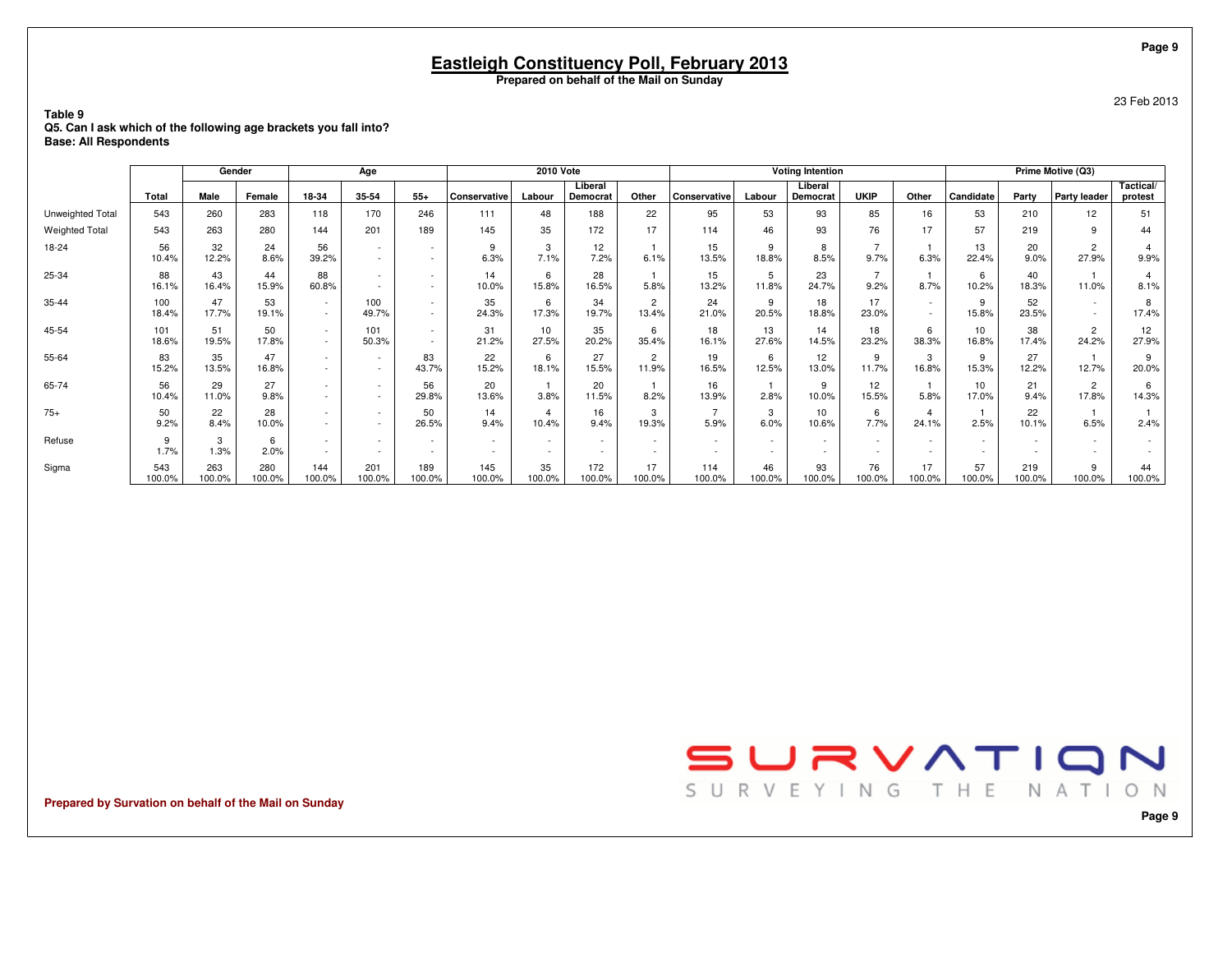23 Feb 2013

#### **Q6. Finally could I please confirm that you live in the ward of [X]?[If not] what ward do you live in / could you give me your postcode so I can look it up?Base: All Respondents**

|                           |            | Gender                             |             |                      | Age            |                        |                      | <b>2010 Vote</b>        |                      |                          |                 |                        | <b>Voting Intention</b> |                        |                        |                        |            | Prime Motive (Q3)      |                        |
|---------------------------|------------|------------------------------------|-------------|----------------------|----------------|------------------------|----------------------|-------------------------|----------------------|--------------------------|-----------------|------------------------|-------------------------|------------------------|------------------------|------------------------|------------|------------------------|------------------------|
|                           | Total      | Male                               | Female      | 18-34                | 35-54          | 55+                    | Conservative         | Labour                  | Liberal<br>Democrat  | Other                    | Conservative    | Labour                 | Liberal<br>Democrat     | <b>UKIP</b>            | Other                  | Candidate              | Party      | <b>Party leader</b>    | Tactical/<br>protest   |
| Unweighted Total          | 543        | 260                                | 283         | 118                  | 170            | 246                    | 111                  | 48                      | 188                  | 22                       | 95              | 53                     | 93                      | 85                     | 16                     | 53                     | 210        | 12                     | 51                     |
| <b>Weighted Total</b>     | 543        | 263                                | 280         | 144                  | 201            | 189                    | 145                  | 35                      | 172                  | 17                       | 114             | 46                     | 93                      | 76                     | 17                     | 57                     | 219        | 9                      | 44                     |
| <b>Bishopstoke East</b>   | 29         | 10                                 | 19          | 9                    | 9              | 10                     | 6                    | 3                       | 9                    | $\overline{c}$           | 3               | $\overline{2}$         | $\overline{2}$          | 9                      | $\overline{1}$         | 4                      | 10         | $\sim$                 | $\overline{c}$         |
|                           | 5.4%       | 3.9%                               | 6.8%        | 6.2%                 | 4.2%           | 5.5%                   | 4.0%                 | 8.8%                    | 5.4%                 | 10.7%                    | 2.8%            | 3.6%                   | 2.4%                    | 12.3%                  | 8.7%                   | 7.7%                   | 4.6%       | $\sim$                 | 4.4%                   |
| <b>Bishopstoke West</b>   | 29<br>5.4% | 17<br>6.5%                         | 12<br>4.3%  | 8<br>5.8%            | 8<br>3.9%      | 13<br>6.9%             | -1<br>0.9%           | $\overline{4}$<br>12.1% | 8<br>4.5%            | $\mathbf{1}$<br>6.2%     | $\sim$          | 6<br>13.2%             | 6<br>6.7%               | $\overline{4}$<br>5.9% | $\overline{1}$<br>7.9% | $\overline{4}$<br>6.2% | 11<br>4.9% | $\sim$<br>$\sim$       | 3<br>5.8%              |
| Botley                    | 27         | 15                                 | 12          | $\overline{4}$       | 12             | 10                     | $\overline{7}$       | $\mathbf{1}$            | 10                   | $\overline{2}$           | $\overline{7}$  | $\overline{2}$         | $\overline{4}$          | $\overline{2}$         | $\sim$                 | $\mathbf{1}$           | 11         | $\star$                | $\overline{2}$         |
|                           | 5.0%       | 5.8%                               | 4.3%        | 2.5%                 | 6.2%           | 5.3%                   | 4.5%                 | 2.9%                    | 6.1%                 | 10.3%                    | 6.0%            | 4.2%                   | 3.9%                    | 2.3%                   | $\sim$                 | 2.5%                   | 4.8%       | 5.3%                   | 4.2%                   |
| Bursledon and Old Netley  | 40         | 22                                 | 19          | 9                    | $\overline{7}$ | 24                     | 15                   | 3                       | 16                   | $\sim$                   | 12              | $\mathbf{1}$           | 12                      | 3                      | $\sim$                 | $\overline{4}$         | 23         | $\sim$                 | $\mathbf{1}$           |
|                           | 7.4%       | 8.2%                               | 6.7%        | 6.5%                 | 3.7%           | 12.5%                  | 10.0%                | 8.5%                    | 9.1%                 | $\sim$                   | 10.7%           | 1.9%                   | 12.8%                   | 4.4%                   | $\sim$                 | 6.3%                   | 10.7%      | $\sim$                 | 2.9%                   |
| Eastleigh Central         | 56         | 35                                 | 20          | 20                   | 22             | 12                     | 13                   | $\overline{2}$          | 17                   | $\mathbf{1}$             | 5               | 5                      | 10                      | 10                     | $\sim$                 | 3                      | 20         | $\overline{2}$         | 6                      |
|                           | 10.2%      | 13.4%                              | 7.2%        | 14.1%                | 10.8%          | 6.2%                   | 9.0%                 | 6.5%                    | 9.8%                 | 5.9%                     | 4.1%            | 11.6%                  | 11.2%                   | 13.9%                  | $\sim$                 | 5.3%                   | 8.9%       | 25.2%                  | 14.2%                  |
| Eastleigh North           | 41         | 20                                 | 22          | 10                   | 14             | 17                     | 9                    | $\star$                 | 12                   | $\overline{2}$           | 9               | $\mathbf{1}$           | 6                       | 5                      | 3                      | $\overline{2}$         | 14         | $\mathbf{1}$           | $\overline{4}$         |
|                           | 7.6%       | 7.5%                               | 7.7%        | 6.7%                 | 7.0%           | 9.0%                   | 6.0%                 | 1.3%                    | 7.3%                 | 14.5%                    | 8.1%            | 2.7%                   | 6.7%                    | 6.0%                   | 16.2%                  | 3.9%                   | 6.5%       | 6.3%                   | 9.6%                   |
| Eastleigh South           | 44<br>8.1% | 13<br>4.8%                         | 32<br>11.3% | 18<br>12.3%          | 14<br>6.8%     | 13<br>6.7%             | 6<br>3.8%            | 6<br>16.3%              | 16<br>9.2%           | $\sim$<br>$\sim$         | 5<br>4.0%       | 10<br>21.8%            | 3<br>3.5%               | $\overline{7}$<br>9.7% | $\sim$                 | $\mathbf{1}$<br>2.6%   | 18<br>8.2% | $\overline{1}$<br>9.4% | 5<br>11.3%             |
| Fair Oak and Horton Heath | 48         | 25                                 | 23          | 11                   | 28             | 9                      | 22                   | $\overline{2}$          | 11                   | $\overline{4}$           | 15              | $\overline{2}$         | 6                       | 9                      | $\overline{4}$         | 6                      | 23         | $\mathbf{1}$           | 3                      |
|                           | 8.8%       | 9.6%                               | 8.1%        | 7.9%                 | 13.8%          | 4.6%                   | 14.9%                | 5.3%                    | 6.1%                 | 21.5%                    | 13.3%           | 4.7%                   | 6.6%                    | 11.9%                  | 24.0%                  | 9.8%                   | 10.3%      | 7.6%                   | 7.9%                   |
| Hamble-le-Rice and        | 30         | 16                                 | 13          | 10                   | 5              | 15                     | 10                   | 3                       | 6                    | $\sim$                   | 9               | 3                      | $\overline{4}$          | $\overline{2}$         | 3                      | 5                      | 11         | $\overline{c}$         | $\mathbf{1}$           |
| <b>Butlocks Heath</b>     | 5.5%       | 6.3%                               | 4.8%        | 7.1%                 | 2.4%           | 7.8%                   | 7.2%                 | 7.2%                    | 3.4%                 | $\blacksquare$           | 8.1%            | 5.5%                   | 4.1%                    | 3.3%                   | 18.2%                  | 8.9%                   | 4.8%       | 18.5%                  | 2.0%                   |
| Hedge End Grange Park     | 39         | 13                                 | 26          | 12                   | 15             | 12                     | 12                   | $\mathbf{1}$            | 11                   | $\overline{\phantom{a}}$ | 10 <sup>1</sup> | 3                      | 6                       | 3                      | $\overline{1}$         | 3                      | 17         | $\sim$                 | 3                      |
|                           | 7.2%       | 5.0%                               | 9.4%        | 8.2%                 | 7.7%           | 6.4%                   | 8.4%                 | 2.9%                    | 6.3%                 | ä,                       | 8.8%            | 6.8%                   | 6.8%                    | 4.4%                   | 6.4%                   | 5.1%                   | 7.8%       | $\sim$                 | 6.5%                   |
| Hedge End St Johns        | 40         | 25                                 | 15          | 9                    | 15             | 14                     | 10                   | $\mathbf{1}$            | 15                   | $\overline{c}$           | 8               | $\sim$                 | 10                      | 5                      | $\overline{1}$         | 6                      | 12         | $\sim$                 | 5                      |
|                           | 7.3%       | 9.6%                               | 5.2%        | 6.3%                 | 7.7%           | 7.6%                   | 7.1%                 | 3.4%                    | 8.9%                 | 10.5%                    | 7.2%            | $\sim$                 | 10.7%                   | 6.0%                   | 7.8%                   | 9.7%                   | 5.5%       | $\sim$                 | 11.9%                  |
| Hedge End Wildern         | 29<br>5.3% | 9<br>3.6%                          | 19<br>6.9%  | 6<br>3.9%            | 13<br>6.6%     | 10<br>5.2%             | 13<br>8.9%           | $\overline{2}$<br>5.4%  | 9<br>5.3%            | $\sim$                   | 11<br>9.9%      | $\overline{2}$<br>4.2% | $\overline{2}$<br>2.4%  | 3<br>4.4%              | $\overline{1}$<br>6.3% | 9<br>15.1%             | 9<br>4.3%  | $\sim$<br>÷.           | $\mathbf{1}$<br>1.6%   |
| Netley Abbey              | 27<br>5.0% | 15<br>5.7%                         | 12<br>4.4%  | 6<br>4.0%            | 15<br>7.5%     | $\overline{7}$<br>3.5% | 5<br>3.2%            | $\overline{2}$<br>6.0%  | 12<br>7.0%           | 5.1%                     | 5<br>4.1%       | 3<br>6.1%              | 11<br>11.8%             | $\overline{2}$<br>2.5% | $\sim$                 | $\overline{2}$<br>3.3% | 17<br>7.6% | $\sim$                 | $\overline{c}$<br>4.1% |
| West End North            | 26         | 13                                 | 14          | 6                    | 9              | 11                     | 9                    | $\overline{1}$          | 8                    | $\mathbf{1}$             | $\overline{7}$  | $\overline{2}$         | 6                       | 6                      | $\sim$                 | 5                      | 11         | $\overline{1}$         | 3                      |
|                           | 4.8%       | 4.8%                               | 4.9%        | 4.4%                 | 4.2%           | 6.0%                   | 6.5%                 | 3.1%                    | 4.5%                 | 6.4%                     | 5.8%            | 4.2%                   | 6.5%                    | 7.7%                   | $\sim$                 | 9.0%                   | 4.9%       | 15.5%                  | 7.1%                   |
| West End South            | 31         | 14                                 | 17          | 5                    | 12             | 12                     | $\overline{7}$       | $\overline{2}$          | 11                   | $\overline{c}$           | 5               | 4                      | $\overline{4}$          | $\overline{4}$         | $\overline{1}$         | 3                      | 10         | $\overline{1}$         | 3                      |
|                           | 5.7%       | 5.4%                               | 5.9%        | 3.4%                 | 6.0%           | 6.2%                   | 4.6%                 | 5.8%                    | 6.7%                 | 9.0%                     | 4.8%            | 8.1%                   | 4.0%                    | 5.4%                   | 4.6%                   | 4.5%                   | 4.8%       | 12.1%                  | 6.6%                   |
| Not in Eastleigh          | 6<br>1.1%  | $\overline{\phantom{a}}$<br>$\sim$ | 6<br>2.1%   | $\mathbf{1}$<br>0.7% | 3<br>1.4%      | 0.7%                   | $\mathbf{1}$<br>0.9% | $\overline{2}$<br>4.4%  | $\mathbf{1}$<br>0.4% | $\sim$                   | 3<br>2.5%       | $\mathbf{1}$<br>1.3%   | $\sim$<br>$\sim$        | $\sim$<br>$\sim$       | $\sim$                 |                        | 3<br>1.6%  | $\sim$                 |                        |
| Sigma                     | 543        | 263                                | 280         | 144                  | 201            | 189                    | 145                  | 35                      | 172                  | 17                       | 114             | 46                     | 93                      | 76                     | 17                     | 57                     | 219        | 9                      | 44                     |
|                           | 100.0%     | 100.0%                             | 100.0%      | 100.0%               | 100.0%         | 100.0%                 | 100.0%               | 100.0%                  | 100.0%               | 100.0%                   | 100.0%          | 100.0%                 | 100.0%                  | 100.0%                 | 100.0%                 | 100.0%                 | 100.0%     | 100.0%                 | 100.0%                 |

**Prepared by Survation on behalf of the Mail on Sunday**

**Table 10**

SURVATION SURVEYING THE NATION

**Page 10**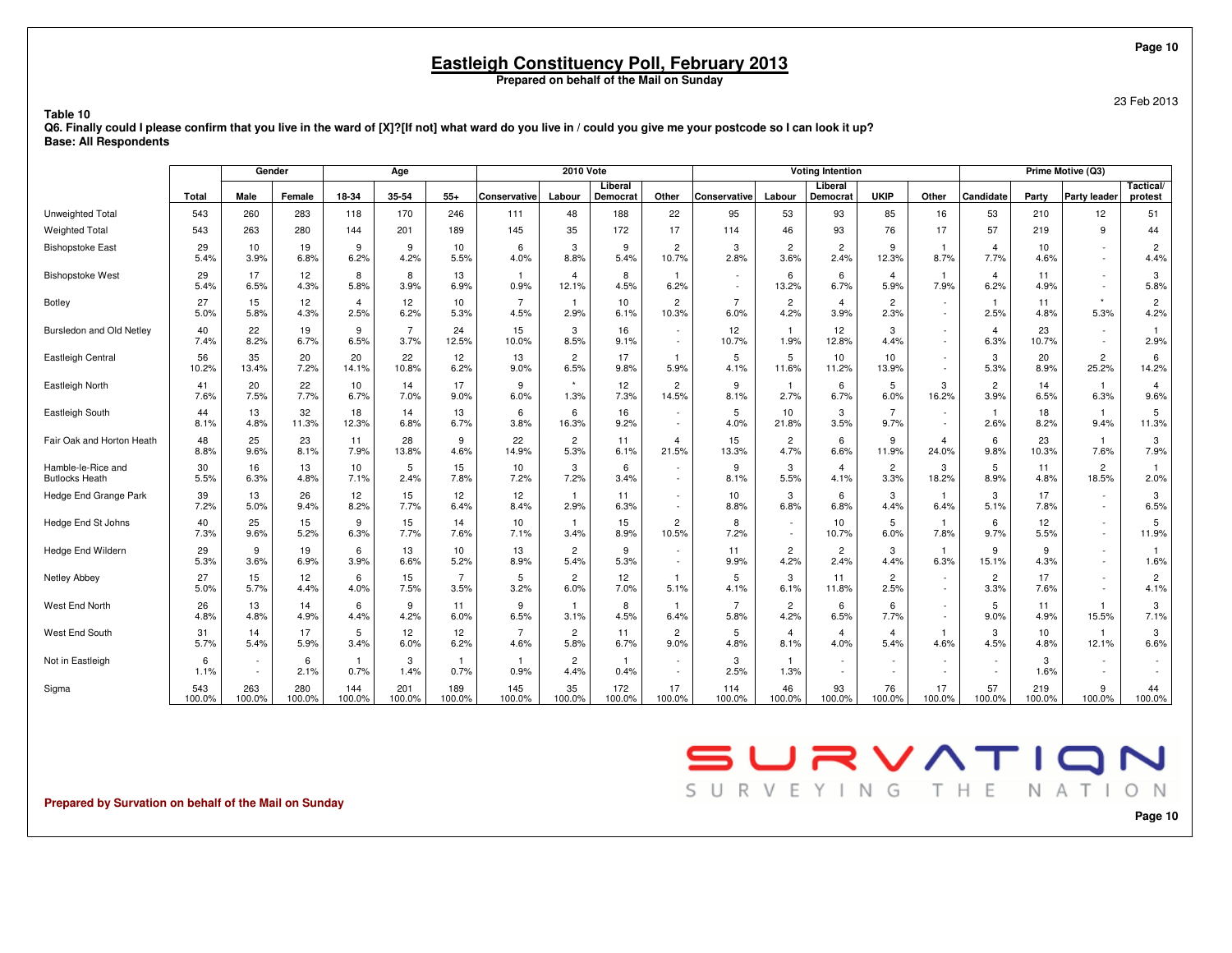**Table 11 Q7. Was the person ?Base: All Respondents**

|                       |               | Gender           |               |                      | Age           |               |               | <b>2010 Vote</b> |                     |              |                     |              | <b>Voting Intention</b> |                 |               |                |               | Prime Motive (Q3)   |                      |
|-----------------------|---------------|------------------|---------------|----------------------|---------------|---------------|---------------|------------------|---------------------|--------------|---------------------|--------------|-------------------------|-----------------|---------------|----------------|---------------|---------------------|----------------------|
|                       | Total         | Male             | Female        | 18-34                | 35-54         | $55+$         | Conservative  | Labour           | Liberal<br>Democrat | Other        | <b>Conservative</b> | Labour       | Liberal<br>Democrat     | <b>UKIP</b>     | Other         | Candidate      | Party         | <b>Party leader</b> | Tactical/<br>protest |
| Unweighted Total      | 543           | 260              | 283           | 118                  | 170           | 246           | 111           | 48               | 188                 | 22           | 95                  | 53           | 93                      | 85              | $\sim$<br>16. | 53             | 210           | 12                  | 5.                   |
| <b>Weighted Total</b> | 543           | 263              | 280           | 144                  | 201           | 189           | 145           | 35               | 172                 | 17           | 114                 | 46           | 93                      | 76              |               | 57             | 219           |                     | 44                   |
| Male                  | 263<br>48.4%  | 263<br>100.0%    | $\sim$        | $- -$<br>/5<br>52.3% | 98<br>48.6%   | 86<br>45.7%   | 74<br>51.1%   | 10<br>28.9%      | 82<br>47.9%         | 12<br>68.8%  | 51<br>44.4%         | 22<br>47.2%  | 46<br>49.0%             | 43<br>56.4%     | 67.0%         | 24<br>42.2%    | 107<br>48.6%  | 73.5%               | 23<br>53.6%          |
| Female                | 280<br>51.6%  | $\sim$<br>$\sim$ | 280<br>100.0% | 69<br>47.7%          | 103<br>51.4%  | 103<br>54.3%  | 48.9%         | 25<br>71.1%      | 89<br>52.1%         | 31.2%        | 63<br>55.6%         | 24<br>52.8%  | 48<br>51.0%             | 33<br>43.6%     | 33.0%         | 33<br>57.8%    | 113<br>51.4%  | 26.5%               | 20<br>46.4%          |
| Sigma                 | 543<br>100.0% | 263<br>100.0%    | 280<br>100.0% | 144<br>100.0%        | 201<br>100.0% | 189<br>100.0% | 145<br>100.0% | 35<br>100.0%     | 172<br>100.0%       | 17<br>100.0% | 114<br>100.0%       | 46<br>100.0% | 93<br>100.0%            | 76<br>$*00.0\%$ | 100.0%        | 57<br>$00.0\%$ | 219<br>100.0% | 100.0%              | 44<br>100.0%         |

**Prepared by Survation on behalf of the Mail on Sunday**

**Page 11**

SURVATION SURVEYING THE NATION

**Page 11**

23 Feb 2013